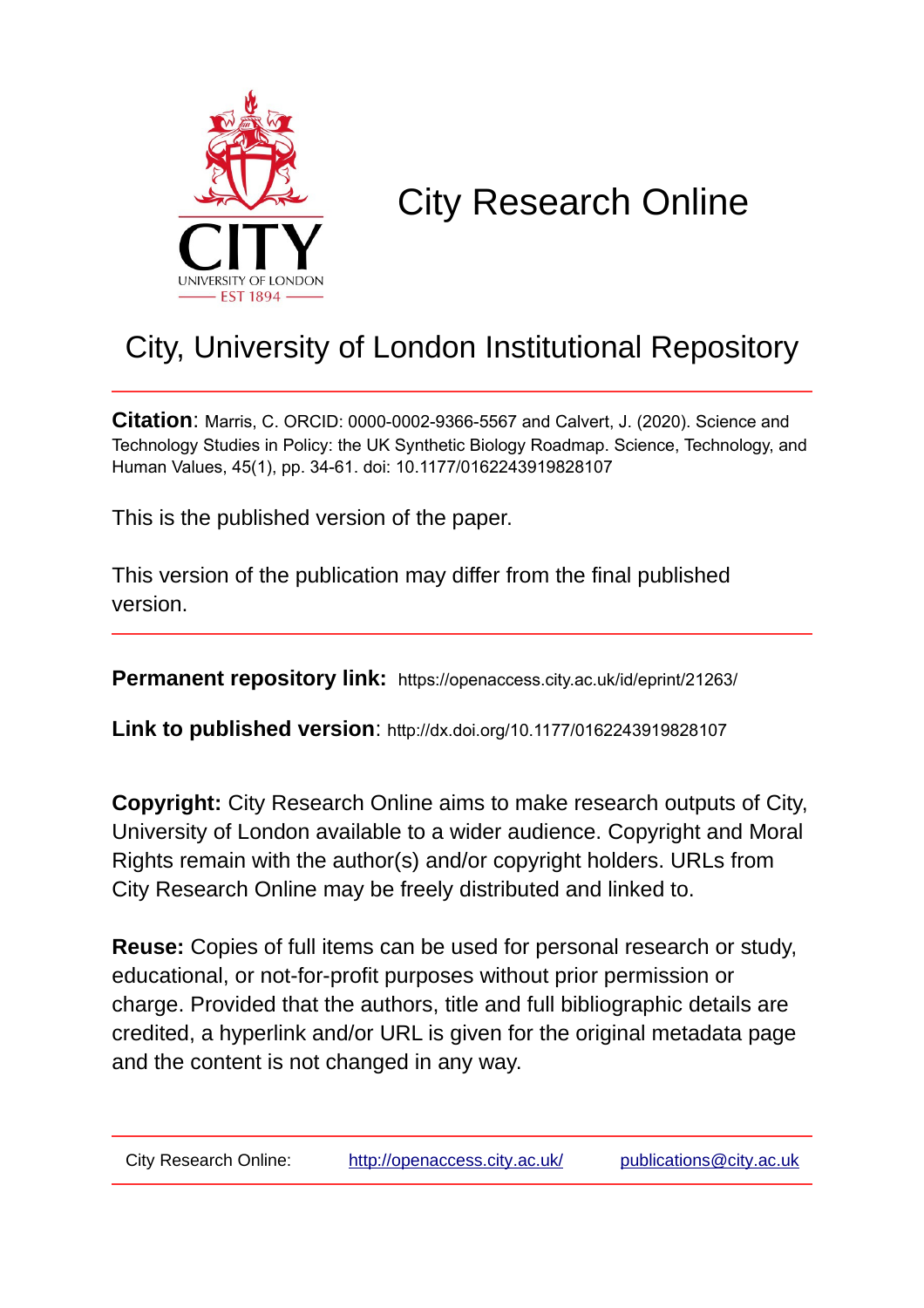Article

Science, Technology, & Human Values 1-28  $\circledcirc$  The Author(s) 2019<br> $\circledcirc$ 

Article reuse guidelines: [sagepub.com/journals-permissions](https://sagepub.com/journals-permissions) [DOI: 10.1177/0162243919828107](https://doi.org/10.1177/0162243919828107) [journals.sagepub.com/home/sth](http://journals.sagepub.com/home/sth)



# Science and Technology Studies in Policy: The UK Synthetic Biology Roadmap

Claire Marris<sup>[1](https://orcid.org/0000-0002-9366-5567)</sup> and Jane Calvert<sup>[2](https://orcid.org/0000-0001-7204-9805)</sup><sup>®</sup>

#### **Abstract**

In this paper, we reflect on our experience as science and technology studies (STS) researchers who were members of the working group that produced A Synthetic Biology Roadmap for the UK in 2012. We explore how this initiative sought to govern an uncertain future and describe how it was successfully used to mobilize public funds for synthetic biology from the UK government. We discuss our attempts to incorporate the insights and sensibilities of STS into the policy process and why we chose to use the concept of responsible research and innovation to do so. We analyze how the roadmapping process, and the final report, narrowed and transformed our contributions to the roadmap. We show how difficult it is for STS researchers to influence policy when our ideas challenge deeply entrenched pervasive assumptions, framings, and

#### Corresponding Author:

Claire Marris, Centre for Food Policy, Department of Sociology, City, University of London, Northampton Square, London EC1V 0HB, United Kingdom. Email: [claire.marris@city.ac.uk](mailto:claire.marris@city.ac.uk)

<sup>&</sup>lt;sup>1</sup> Centre for Food Policy, Department of Sociology, City, University of London, London, United Kingdom

<sup>&</sup>lt;sup>2</sup>Science Technology and Innovation Studies, University of Edinburgh, Edinburgh, United Kingdom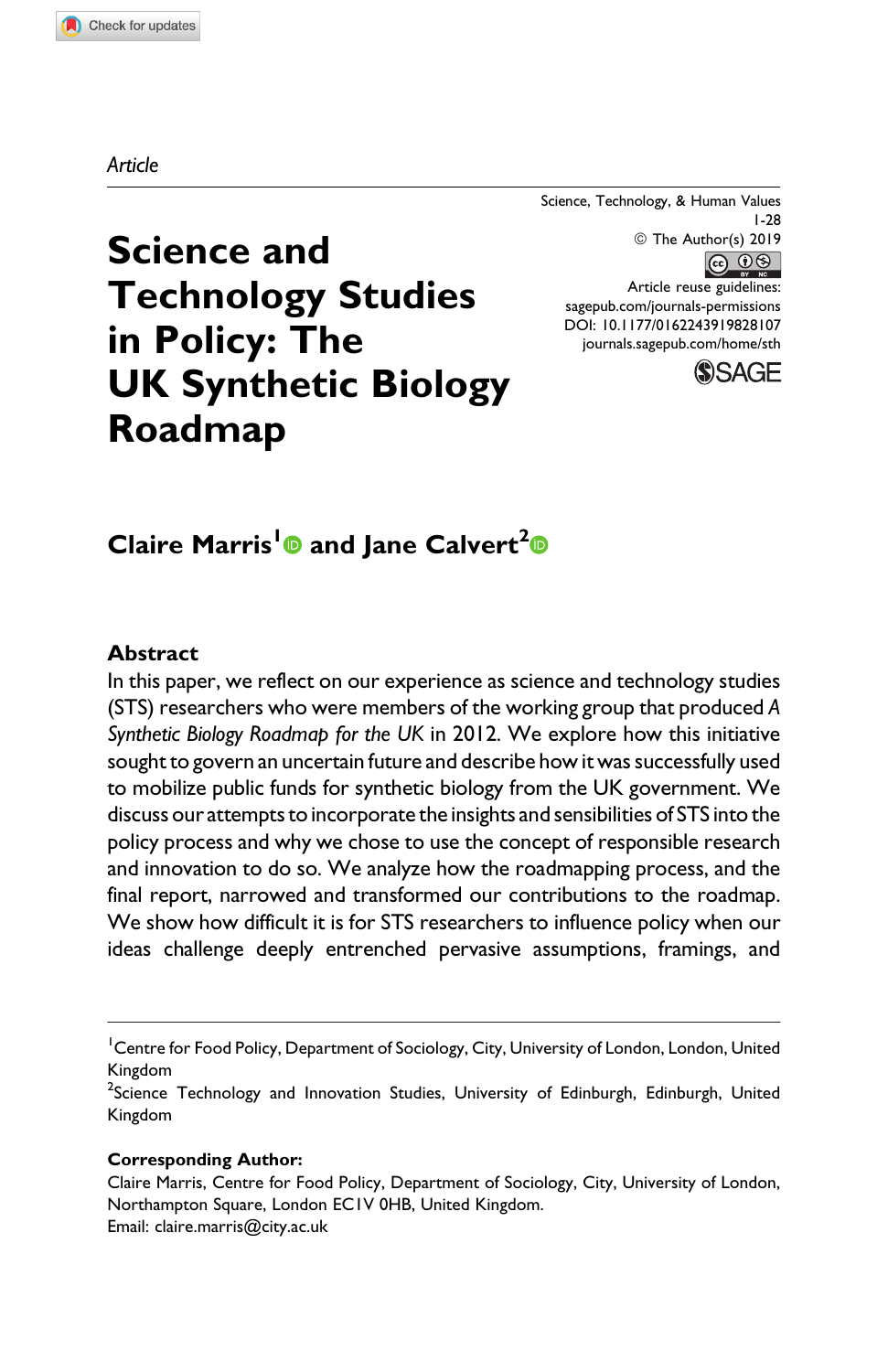narratives about how technological innovation necessarily leads to economic progress, about public reticence as a roadblock to that progress, and about the supposed separation between science and society.We end by reflecting on the constraints under which we were operating from the outset and on the challenges for STS in policy.

#### Keywords

responsible research and innovation, futures, public acceptability, governance

### Introduction

On July 11 2013, David Willetts, then UK Member of Parliament and Minister of State for Universities and Science, stood at a podium at Imperial College London at the Sixth International Meeting on Synthetic Biology (SB6.0) holding up a copy of a report entitled  $A$  Synthetic Biology Roadmap for the UK as he announced millions of pounds of government funding for the field. Some members of the audience clapped. A few cheered. Excited delegates tweeted photos of the minister at the podium: "the Government is in the house," "the Minister is here," and "Total of £126M invested in synthetic biology by the UK Government!" A few minutes earlier, two young women had silently distributed a pamphlet with an intentionally inflammatory image of Willetts, two high-profile synthetic biologists and the Shelllogo,<sup>1</sup> caught in the tentacles of a sinister monster, which was also instantly tweeted (Agapakis 2013). Meanwhile, the two authors of this paper sat in the audience feeling rather uncomfortable; and by the end of that day, after a session on responsible research and innovation (RRI) organized by one of us (J.C.) and chaired by the other (C.M.), we felt despondent.

In this paper, we discuss our involvement in the UK Synthetic Biology Roadmap and explain why we felt downhearted on that hot summer's day in South Kensington. We start by reviewing science and technology studies (STS) perspectives on how to govern uncertain technological futures and on the increasing use of roadmaps as a tool for doing so. We then review relevant literature on STS in policy and reflect on our methodology in light of this literature. The main body of this paper describes our participation in the roadmapping process. In the conclusions, we reflect on what lessons we can draw from our experience for STS researchers involved in policymaking.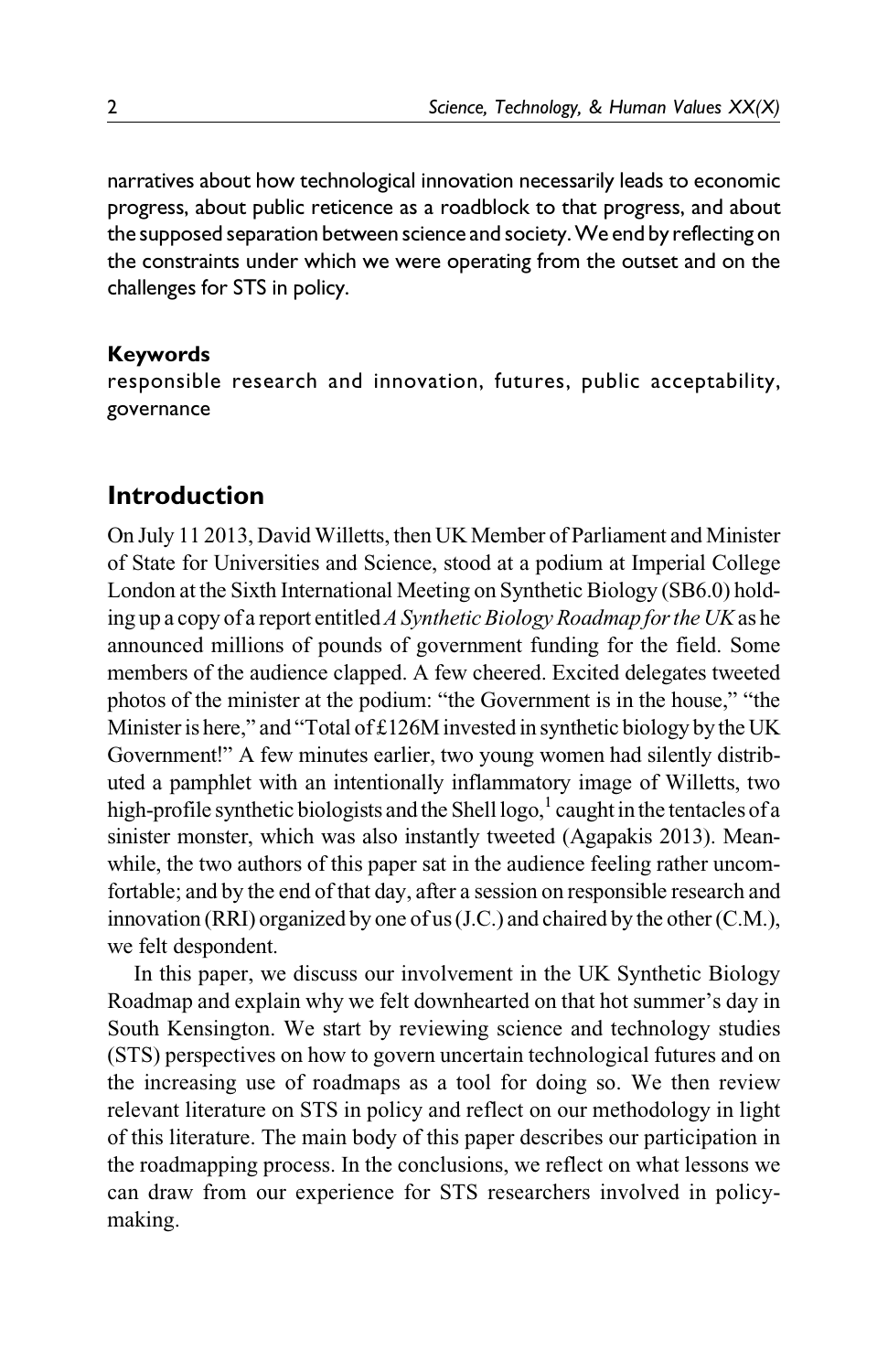# Governing the Future

STS research has drawn attention to three features of attempts to govern the future that are important for our discussion of the UK Synthetic Biology Roadmap. First, the future is always uncertain, so attempts to predict or control the development of any technology are necessarily fraught with difficulties. Collingridge's "dilemma of control" was a pioneering attempt to engage with this unpredictability from an STS perspective. The dilemma arises because, in its early stages, it is hard to predict how a technology is likely to develop, so it is difficult to intervene and shape it, although the power to control and influence its development is high. However, once the consequences of the technology become apparent, the power to control its development is limited because it will have become part of an entangled material, economic, and social fabric (Collingridge 1980). Other authors have built upon Collingridge's dilemma to demonstrate how innovation is an irreversibly branching evolutionary process that is "shaped" by or "coproduced" with society and that choices between alternative technological pathways tend to get closed down over time. As a result, not all that is scientifically realistic, technically practicable, economically feasible, or socially viable will be historically realizable. Technologies are path-dependent and can become "locked-in" (Bijker and Law 1992; David 1985; Jasanoff 2004; Stirling 2008). The (often misunderstood) lesson of the Collingridge dilemma of control is not that we should give up on attempts to govern the future but that it is necessary to act while acknowledging uncertainty. Collingridge (1980, 12) argues that instead of focusing on better predictions, we should develop a "theory of decision making under ignorance". Since prediction and control will not be possible, it becomes necessary to incorporate flexibility, resilience, and diversity into technological developments to avoid lock-in.

Second, as literature on the sociology of expectations demonstrates, discourses about the future are not mere speculation, they are performative: they have real effects in the present because actions in the present are made legitimate through promises about the future (Brown 2003). If a technology is expected to succeed, people will invest (time, energy, political support, finances) into it, meaning it is more likely to succeed. Expectations also attach hopes and concerns to new technologies, in this way embedding specific roles for different actors, and thus influencing what the technology becomes. This leads to our third feature, which is that what may appear to be merely technological projections embody value judgments, since they are visions about a future that is desirable. All discussion of the future is therefore normative, yet this is often overlooked in scientific and policy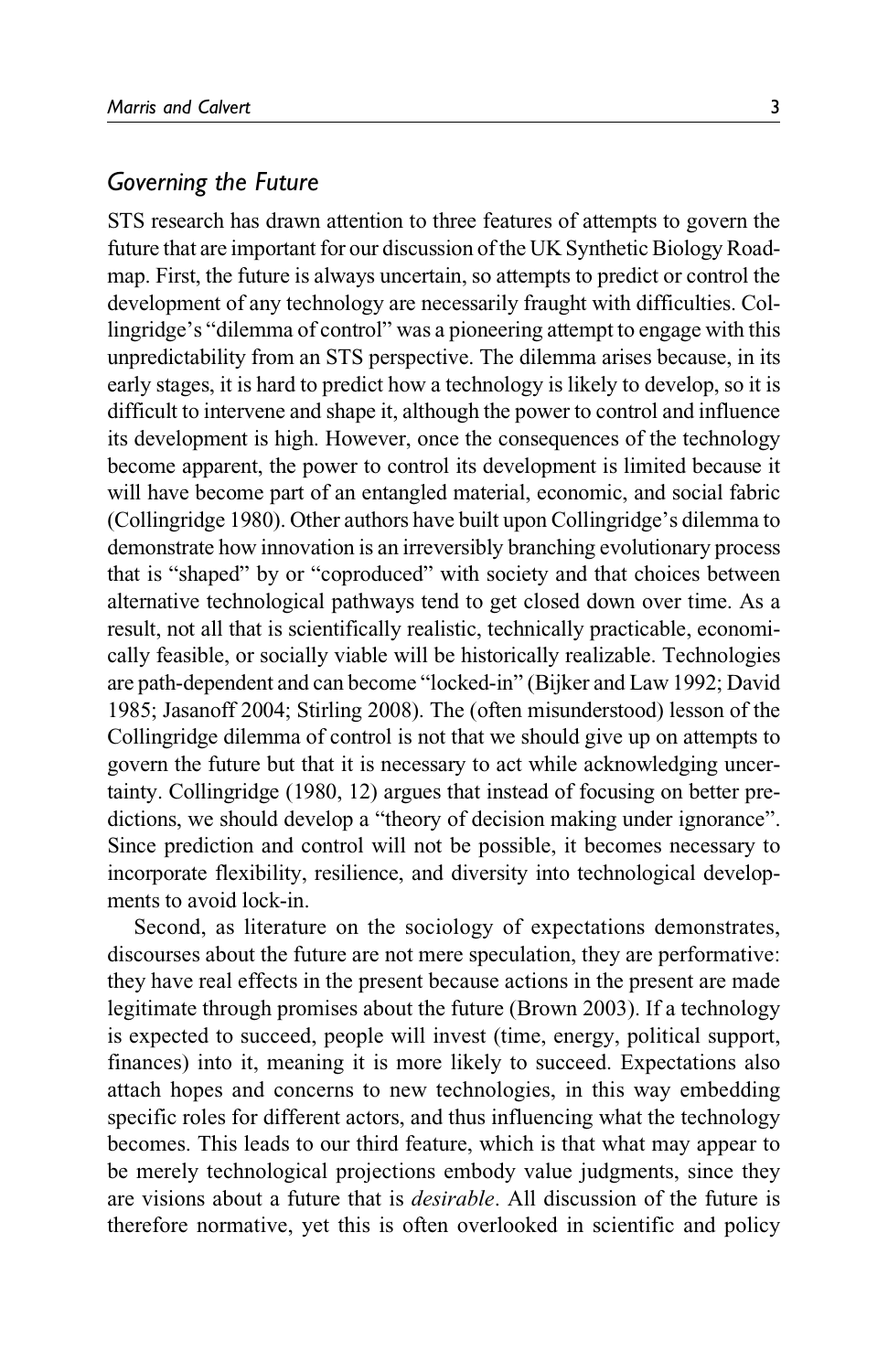discourse. Although prediction and control are not possible, it is possible to have a discussion of the visions, values, and purposes that drive technological development. These intentions are always in the present, even if their future consequences are not. This is a key justification, from an STS perspective, for encouraging the participation of diverse groups of people in the governance of science and technology. As Wilsdon and Willis (2004, cover page) put it "[t]he task is to make visible the invisible, to expose to public scrutiny the assumptions, values and visions that drive science."

# Technology Roadmaps

Technology roadmaps are one mechanism for governing the future. They were first developed in the 1980s in the private sector and were taken up by the public sector in the 2000s as a tool to foster the competitiveness of specific industries. The International Technology Roadmap for Semiconductors (ITRS) has become an exemplar for technology roadmaps. Reissued every year or two between 2001 and 2015, it has coordinated the actions of competing firms across the semiconductor industry and has enabled Moore's Law to become a self-fulfilling prophecy by guiding technological and investment decisions (MacKenzie 1996). When roadmaps are developed in other fields, the success of the ITRS is often in the background. As pointed out in a Nuffield Council report on emerging biotechnologies: "having a technology roadmap conveys the impression of purpose and inevitability in the way that a new technology is expected to unfold, and perhaps also seeks to associate the new technology with people's experience of rapid change in computer technology" (Nuffield Council on Bioethics 2012, 102).

Like other ways of governing the future of technologies, roadmaps are performative. They aim not just to inform decision-making but also to "weave a picture of the future that attempts to galvanise actions in the present" (McDowall 2012, 531). As McDowall notes, they combine and conflate three ways of engaging with the future: expectations (what is likely to happen?), desires (what is hoped will happen?), and promises (what will be made to happen?). Another important feature of roadmaps is that who is involved has a large influence on the path sketched out for the future and also on the legitimacy of the roadmap. In line with the STS work discussed above, McDowall (2012, 534) argues that "roadmaps that are developed through processes that are broadly inclusive and participatory will have a greater claim to setting out a legitimately desirable future pathway". However, roadmaps often involve a narrow range of participants from industrial, academic, and policy worlds who are closely associated with current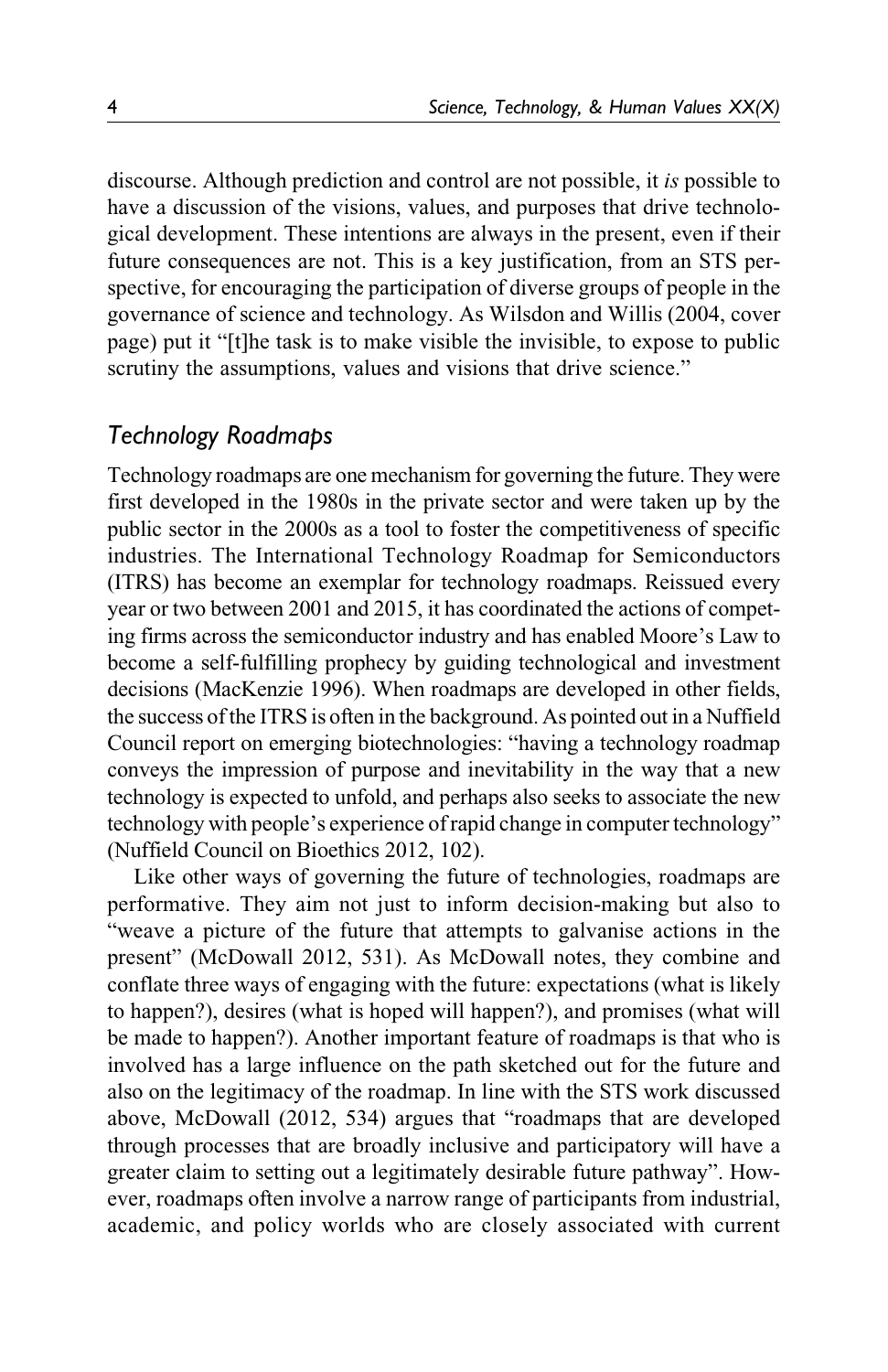developments in the field and are seeking to attract resources. McDowall maintains that such actors are likely to offer optimistic, even hyperbolic, accounts of the future of the technology. This problem is exacerbated by the fact that roadmaps usually purport to present a consensus view and identify only one road: a supposedly shared vision of the future. This is arguably essential to inculcate a sense of purpose and to assemble resources as "a confident, prescriptive roadmap developed on the basis of a consensus of relevant (and powerful) actors will have most influence" (McDowall 2012, 533). However, since "actors in the innovation system are unwilling to subscribe to overly diverse, pluralist and contested pathways" (McDowall 2012, 534), this closes down deliberation about technology choice. We discuss below how these features of roadmaps played out in the UK Synthetic Biology Roadmap, but first we address the literature on STS in policy and its implications for our methodology.

# STS in Policy and Methodological Implications

This paper builds on ongoing discussions about the role that social scientists, and STS researchers in particular, are expected to play in policy contexts. Since the emergence of STS, there has been an "activist" strand (Sismondo 2010) that has aimed to positively influence interactions between science, technology, and society (Bijker 2003; Rip 1999). There has also been a call for more "socially robust" science (Nowotny, Scott, and Gibbons 2001), one that is "both more *democratically* and more *technically* warranted" (Webster 2007, 460, emphasis in original). Commentators have pointed to a "normative turn" in STS (Lynch and Cole 2005) and many STS scholars have found themselves "in the policy room," as Webster (2007) put it. The introduction to the 2008 STS Handbook noted that the field could, in recent times, be "characterized by its engagement with various publics and decision makers" (Hackett et al. 2008, 1).

However, the terms on which we are allowed entry in the policy room are not always the terms on which we would like to be engaged. In many instances, as Wynne (2007, 493) notes, the situation arises where "social science is required to deliver the Holy Grail of public acceptance for whatever technoscience might throw up." Webster (2007, 475) suggests that STS analysis can help to challenge what Latour (1993) has labeled "purification:" the attempt to separate the "scientific" from the "political." Webster (2007, 462) also points to the danger of "cooption and capture" and emphasizes that "STS needs to retain its reflexive and critical edge" in policy contexts. Hackett et al. (2008, 5) recognize that the normative turn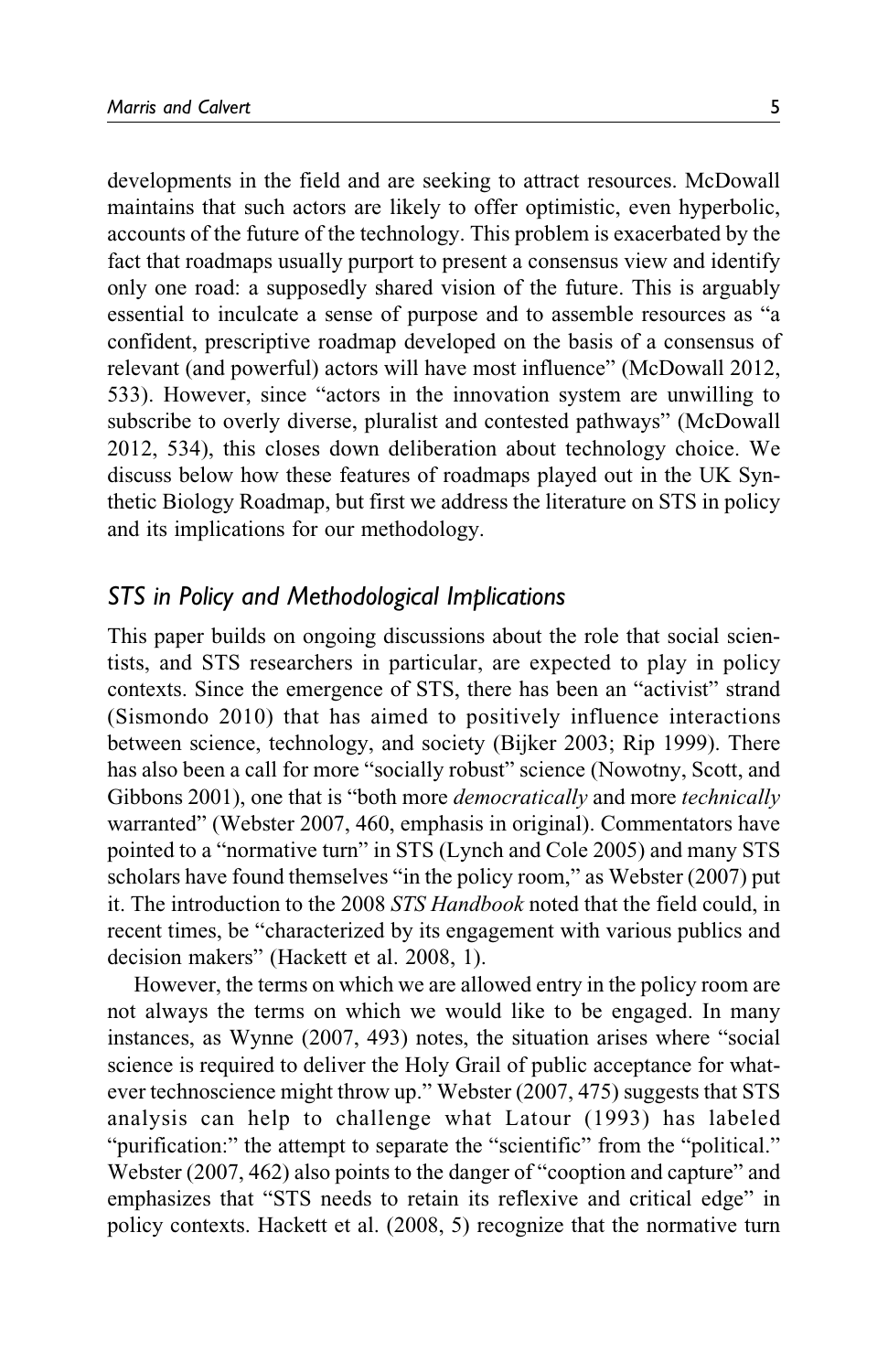is not an easy one and point out that "the core challenge remains: how to bring the distinctive insights and sensibilities of STS into the analysis of policy and the process of social change."

The "normative turn" has methodological implications. In particular, as Rip (1999, 76) points out, there is necessarily a "tension between distance and engagement" in policy processes. In our case, in the years leading up to the Synthetic Biology Roadmap, we had both been closely involved in collaborations with synthetic biologists and engaged in diverse policy initiatives in this field and continued to be involved afterward (Balmer et al. 2015). More specifically, we were both members of the UK Synthetic Biology Roadmap Coordination Group (hereafter SBRCG) and thus involved in the processes we discuss in this paper. We are reluctant to call our involvement in the roadmap "participant observation" because we did not attempt to put ourselves in the position of those we were observing: we were not "outsiders" trying to gain an "insider's" perspective. We were engaged in what Gusterson (1997, 116) calls "polymorphous engagement," interacting with our research participants across a number of sites and in different configurations. It is important to acknowledge that there are significant power relationships involved in the kinds of cross-disciplinary work we have been involved in, as Rabinow and Bennett (2012) show. This complicates our situation and raises important questions of methodology and research ethics. Anthropologists who call for a "critical repatriated anthropology" have discussed the methodological and epistemological problems involved in investigating the cultures of the powerful and speak of "researching up" when studying populations with more power than the researcher (Gusterson 1997; Nader 1974). This up/down metaphor is however not well suited to our situation because we were in some respects equal partners in the SBRCG. Overall, the diversity of different collaborative arrangements and peer-type relationships we engage in cannot be adequately described by in/out or up/down metaphors, as we are entangled in multifaceted power relationships.

For example, natural scientists and engineers muster much greater financial resources than social scientists in terms of overall research funding; however (at least in the UK during the period studied here), natural scientists in certain fields, notably synthetic biology, are often required to include social scientists in their grants to demonstrate to their funders and wider publics that they are taking "ethical, legal and social implications" seriously (Marris 2015). Issues clearly arise here about our complicity with such research agendas, and some social science researchers, including some within STS, take the position that maintaining critical distance means avoiding any engagement in the processes being researched. Others,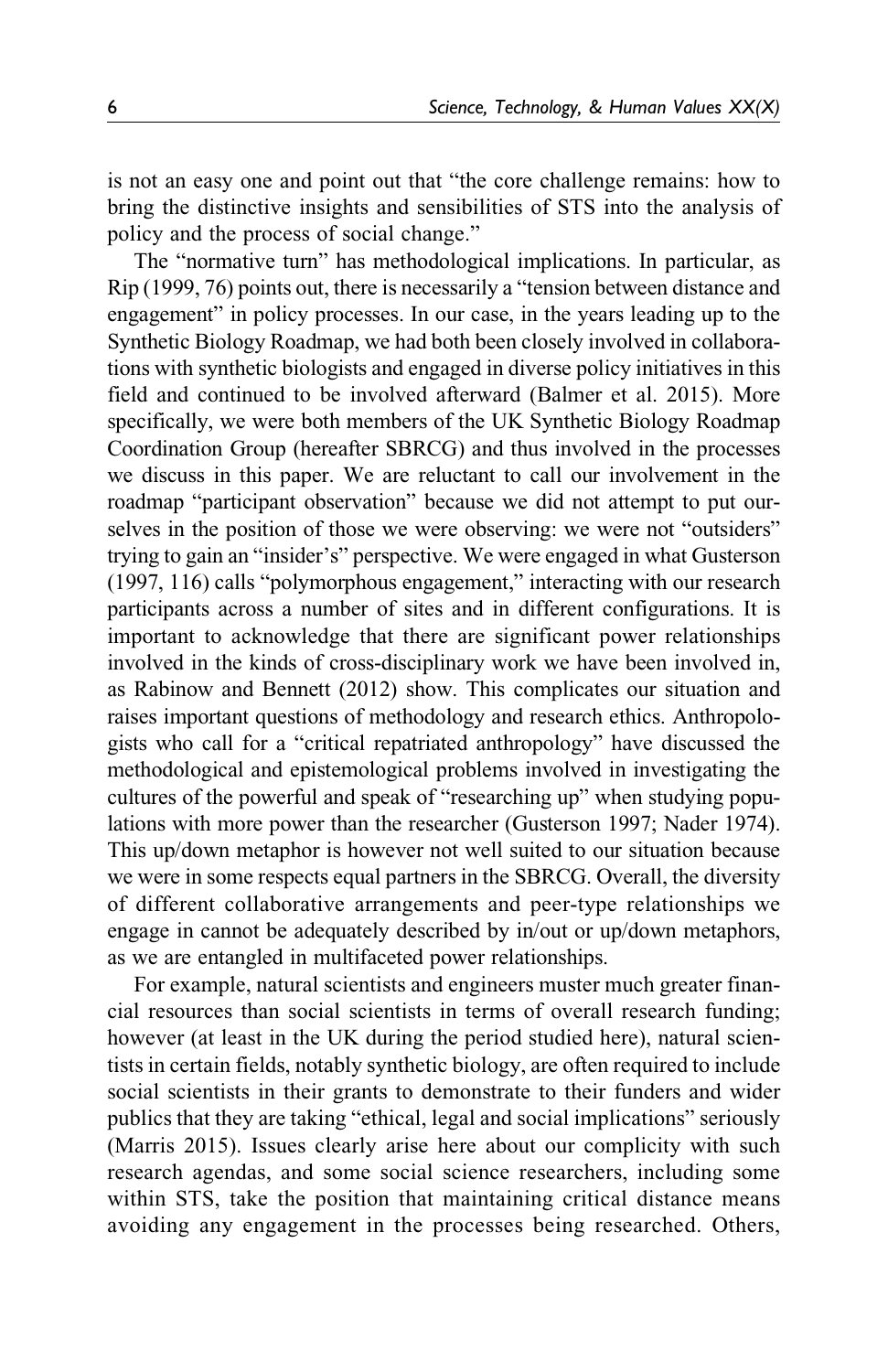however, encourage STS to engage with the world of action in order to help ensure that society's understanding of science is "driven by the critical stance of the STS movement" (Rip 1999, 78). We embrace the latter approach but also heed Bijker's (2003, 446) warning that "STSers can contribute to making things, to changing the world. In doing so, they inevitably will dirty their hands, for there is no free ride here". We recognize that by actively engaging in research and policy-making in and around synthetic biology we chose to get our hands dirty, but we aimed to do this without losing our critical stance. We are also keen to maintain our long-term collaborative and polymorphous relationships with our synthetic biology colleagues. This adds complication to our attempts, such as this paper itself, to write about our experiences in the field. We are not alone in grappling with these issues. Mosse (2006), for example, talks about how in conventional ethnography a researcher exits from the field in order to write their account. But in those circumstances where we are members of the professional and policy communities we study "[t]he relationships of the field persist, the capacity to exit through writing is in question, and ethnographic representations have become unavoidably part of the world that is studied" (Mosse 2006, 937). Gusterson (1997, 117) similarly notes that when anthropologists "study up," often their research participants "will read and argue with what is written about them" and this threatens to undermine the critical force of the research. One response to this quandary is simply not to write about our experiences and be satisfied to see our attempts to influence policy as an impact of our research. But we believe that analysis of our work in these policy arenas can make important contributions to STS knowledge and scholarly practice. We therefore try to tread a delicate path that simultaneously respects our ongoing participation in scientific, industry, and policy processes around synthetic biology and enables us to draw conclusions that we hope will be helpful to STS researchers as they increasingly find themselves in similar policy rooms.

This leads to difficult issues of confidentiality and research ethics. Confidentiality was never explicitly discussed at the SBRCG meetings, but there was an unarticulated recognition that conversations were confidential, or at least sensitive. We have decided to follow the Chatham House rule in this paper. We do not attribute any specific comment or position to any member of the SBRCG. Furthermore, although we do report on some aspects of the meetings when this is important to our analysis, whenever possible we draw on information that is either publically available or was presented at public meetings. Finally, we have purposely waited several years before publishing this paper. The UK now has a different government,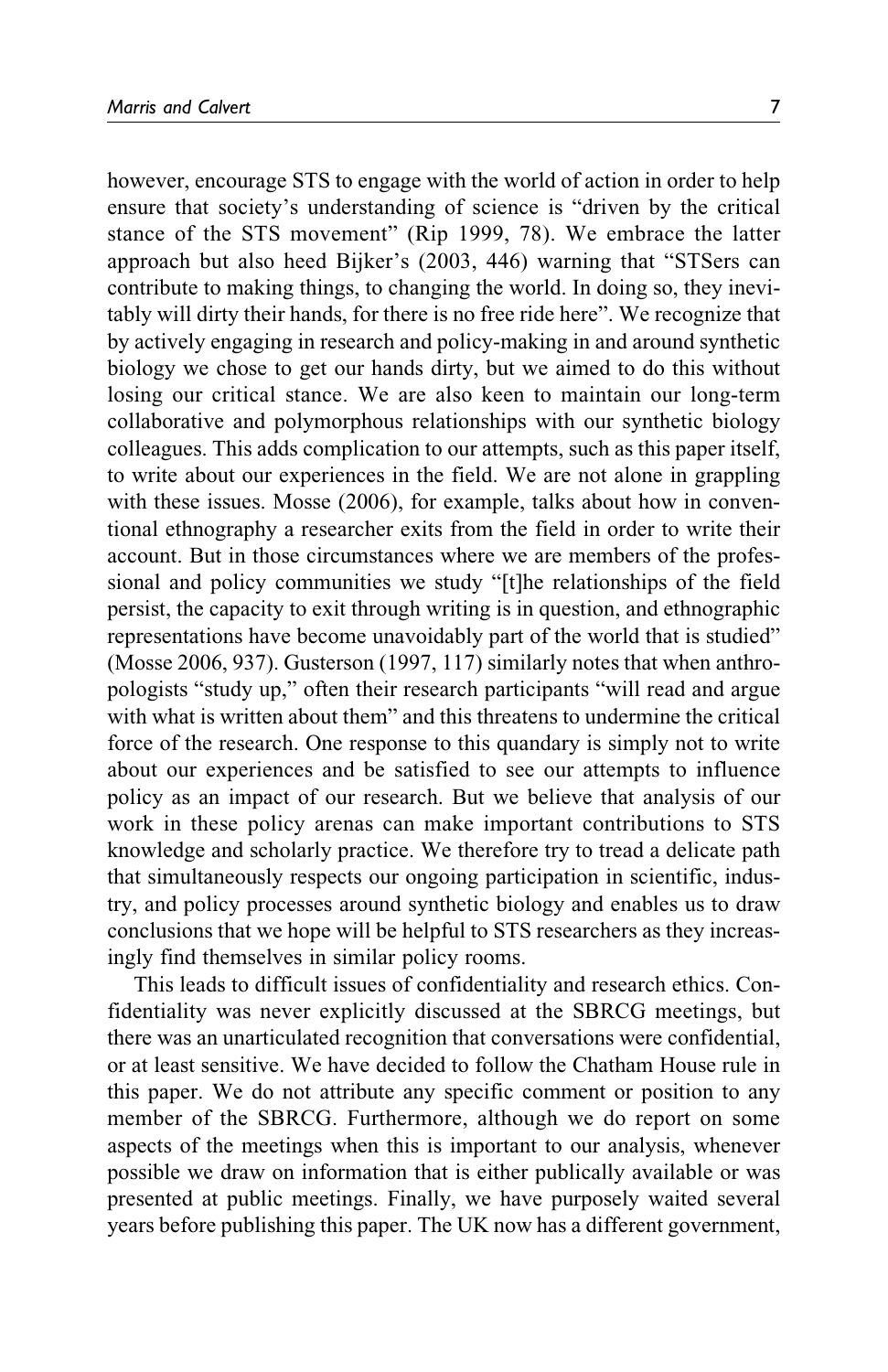most of the major policy players have moved on to different roles, and the roadmap itself has been superseded by another document (SBLC 2016). With these caveats in place, we now turn to the UK Synthetic Biology Roadmap itself.

# The UK Synthetic Biology Roadmap

## Origins of the UK Synthetic Biology Roadmap

The UK Synthetic Biology Roadmap was initiated by the Technology Strategy Board (TSB). The TSB was set up by the UK government in 2007 as its national innovation agency.<sup>2</sup> It reported to the UK Government's Department for Business, Industry and Skills (BIS) and in 2011 its stated goal was "to accelerate economic growth by stimulating and supporting business-led innovation" (TSB 2011, 2). In 2011, BIS (2011, 10) stated that TSB had identified synthetic biology as "a key emerging technology with the potential to create a billion pound industry within the UK in the next decade". The identification of synthetic biology as a technology with great market potential was central to the motivation for the roadmap. As we shall see, this became something the roadmapping process simultaneously needed to demonstrate and bring into being.

The SBRCG met for the first time in November 2011. The then Science Minister David Willetts explained (Willetts 2012a):

I have asked leading researchers and business experts in a group chaired by Dr Lionel Clarke of Shell to produce a synthetic biology roadmap to set out the timeframe and actions to establish a world leading synthetic biology industry in the UK.

Initial meetings were attended by representatives from two large multinational firms, the two governmental agencies that fund synthetic biology research (Biotechnology and Biological Sciences Research Council [BBSRC] and Engineering and Physical Sciences Research Council [EPSRC]), UK Trade and Investment,<sup>3</sup> and prominent scientists in synthetic biology and related fields. In early February 2012, J.C. was invited to join the group, on the basis that ethical, social, and legal areas of expertise were unrepresented. She responded positively, saying she would like C.M. to act as her deputy since she would not be able to attend all the meetings. In practice, we both became members of the SBRCG. Membership involved participating in the constitution of a shared reading list, two stakeholder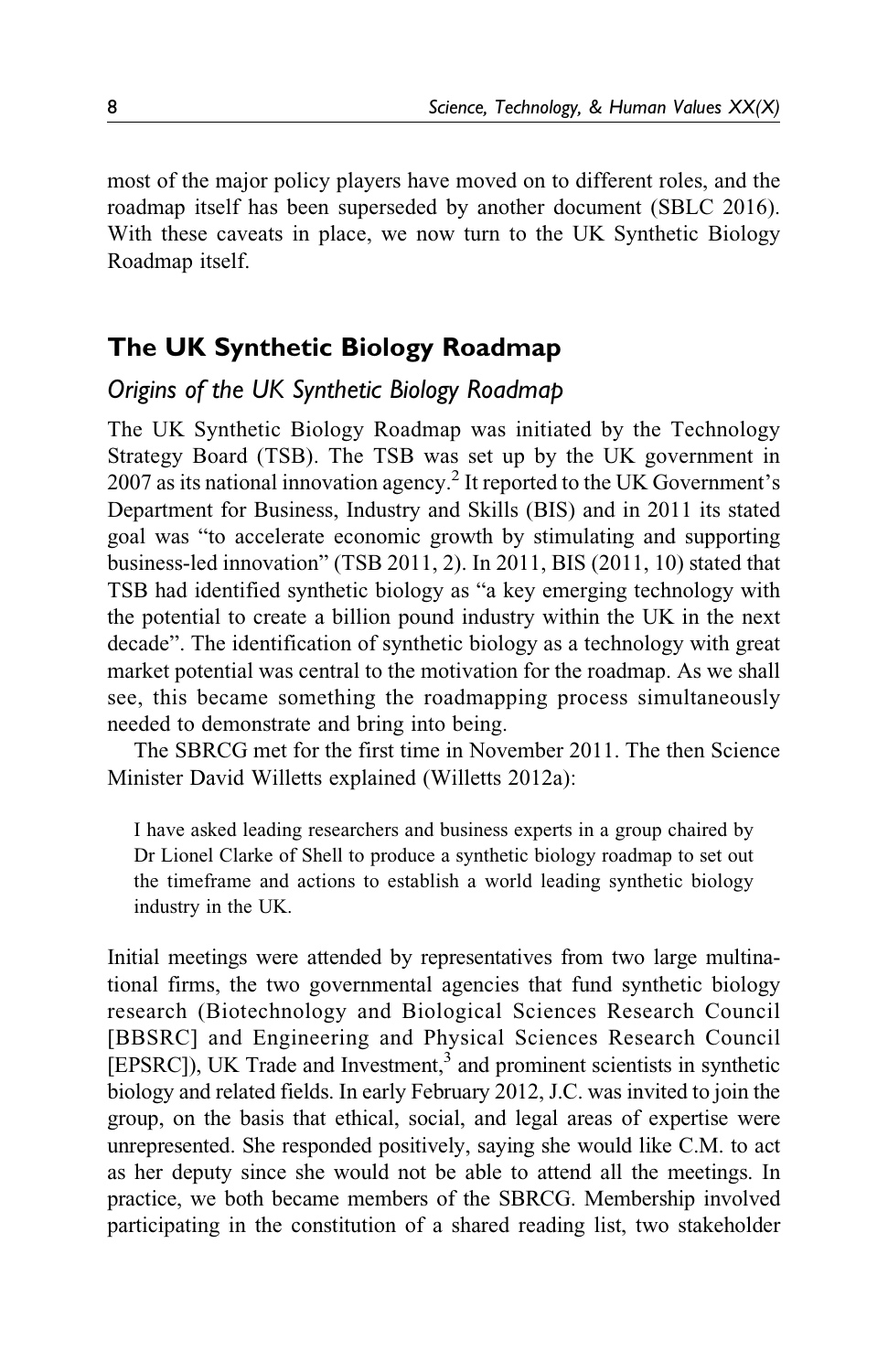workshops, and SBRCG meetings once every two weeks. Four meetings were held between November 2011 and January 2012, before we joined, and we attended the seven meetings held between February and May 2012. Most of the meetings were held at the BIS Headquarters close to the UK Houses of Parliament, where we were met with large publicity posters referencing the Union Jack and proclaiming that "Innovation is Great (Britain)."

The final output was a 34-page report published in July 2012. The first part briefly depicts the emergence of synthetic biology, and UK strengths in related areas. The main body is composed of five themes: foundational science and engineering, continuing RRI, developing technology for commercial use, applications and markets, and international cooperation. A vision of the future of UK synthetic biology is set out at the start, and the report ends with a set of recommendations to realize this vision.

#### Key Framings

Going back to our first meetings, we found that joining a group when it had already been running for three months meant that key framings had already been set. We soon noticed three clusters of underlying assumptions that structured the discussions: (i) public acceptability was a key problem to be addressed; (ii) understandings of innovation followed a linear model; and (iii) the role of synthetic biology was to promote jobs and economic growth. We describe below how each of these played out in the context of the SBRCG.

First, we immediately and repeatedly noticed how presumed public concerns were a dominant topic in SBRCG discussions and how they were thought of as a roadblock for innovation and business, an obstacle to be surmounted. SBRCG discussions also frequently adopted a deficit-model approach to public understanding of science: "the public" was represented as a homogeneous mass that passively accepts or rejects a technology, and rejection was assumed to be based on irrational fears. These ideas have been challenged by decades of STS scholarship (Gregory and Miller 1998; Wynne 1992). The second set of framing assumptions that dominated the roadmapping process were linear models of innovation that have also been critiqued by STS and innovation studies (Godin 2006; Latour 1987). The innovation process was portrayed as an ineluctable upward progression from "science and engineering" to "technology" to "applications" to "market growth" (as depicted in figure 5 of the Roadmap, p. 15).

This was linked to the third assumption that the primary aim of the roadmap was to promote jobs and economic growth and that this would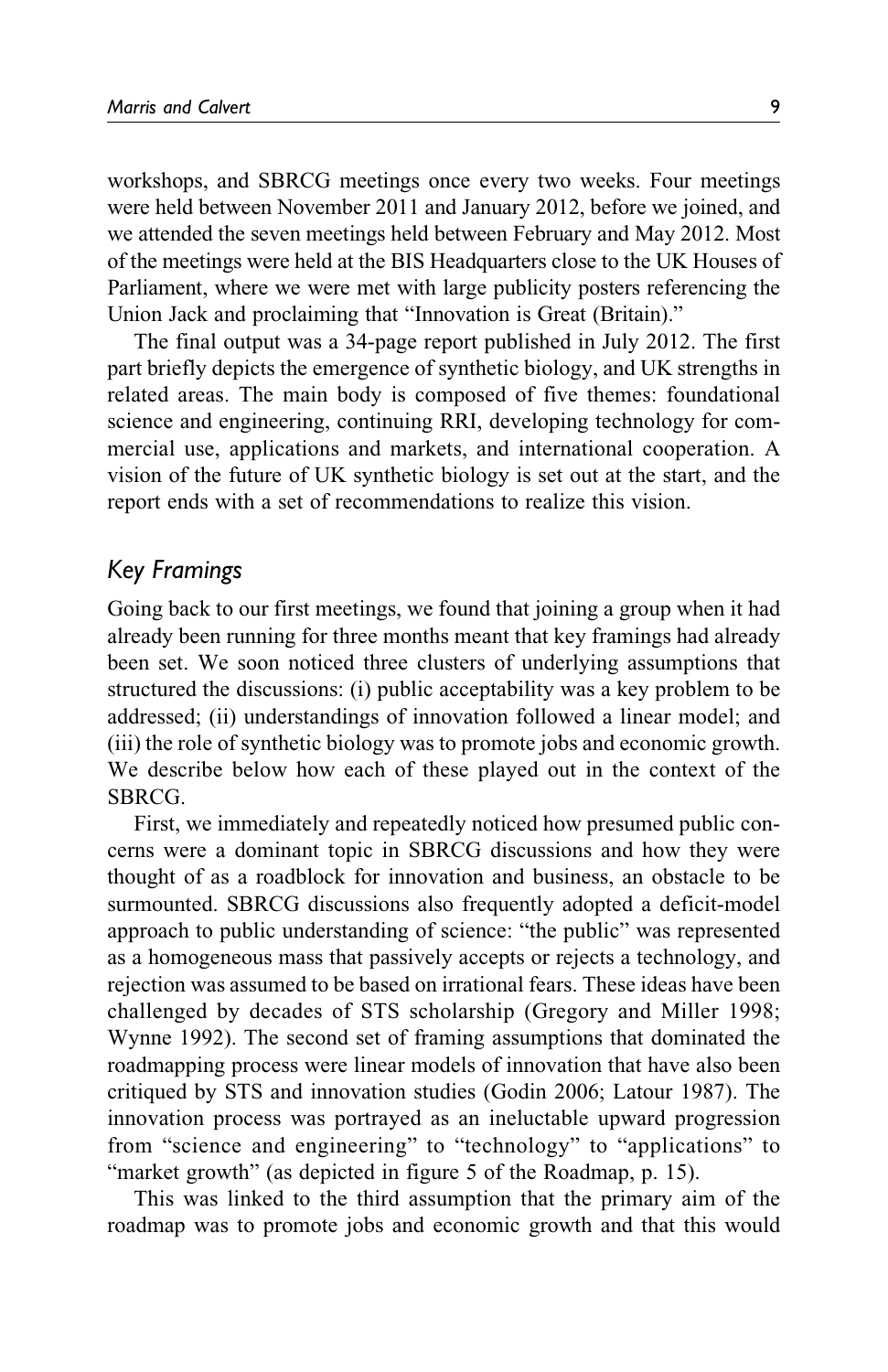be achieved through industrial development of synthetic biology. This focus on economic growth and job creation was not surprising considering the roadmap's origins in BIS and the composition of the group reflected this. Although the SBRCG had members from public funding bodies and universities, it was chaired by someone from Shell, had representation from GlaxoSmithKline and UK Trade and Investment. All the members (ourselves included) were closely associated with current developments in synthetic biology, and there were no members from groups with critical views on these developments. As a result of this shared assumption about the importance of "jobs and growth," economic values were given more weight than public values throughout the roadmapping process. More fundamentally, this precluded any discussion about whether jobs and growth should be the main aim of synthetic biology and there was no perceived need to generate any evidence to support the underlying belief that synthetic biology could indeed generate significant job creation and economic growth. The assumption that synthetic biology had the potential to deliver these benefits even became embedded in the definition of synthetic biology used for the roadmap (SBRCG 2012, 4):

Synthetic biology is the design and engineering of biologically based parts, novel devices and systems as well as the redesign of existing, natural biological systems. It has the potential to deliver important applications and improve industrial processes—resulting in economic growth and job creation.

The first sentence of this definition had been commonly used elsewhere (e.g., Royal Academy of Engineering 2009, 6), but the second was added explicitly for the roadmap. The Chair of the SBRCG put this even more succinctly in his presentation of the roadmap subsequent to its publication: "Synthetic Biology may be defined not only in terms of what it is but also in terms of what benefits it can deliver" (Clarke 2013, slide 2, emphasis in original). This illustrates how synthetic biology became reified as a technology that will necessarily deliver promised (economic) goods, as long as it is given appropriate support. In line with this economic emphasis, a key justification for the roadmap was the prior TSB/BIS projection that synthetic biology would create a 1 billion-pound market for the UK within a decade. The roadmap cites, three times, a BCC Research (2011) prediction of a US\$10.8 billion global market for synthetic biology by 2016. This report was prohibitively expensive (approximately £3,500) so it was not circulated to SBRCG members, and we were not able to scrutinize the methods used to generate this forecast. The roadmap did acknowledge that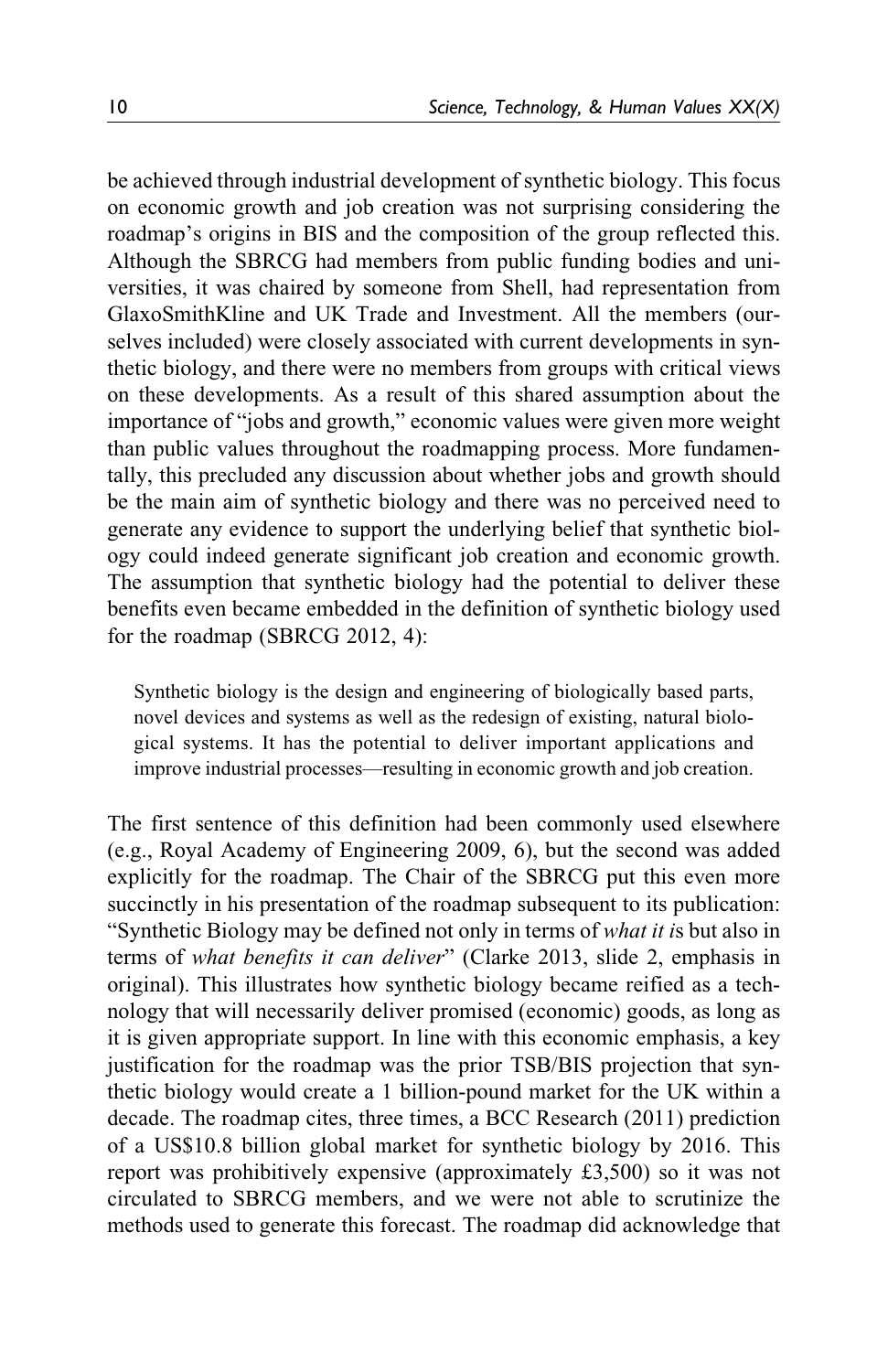such assessments depend on the definition of synthetic biology and relevant market sectors and that this assessment might not be accurate (SBRCG 2012, 8). But it was decided that the size of the future synthetic biology industry only needed to be credible, since the figure could become a selffulfilling prophecy.

It is worth noting that this framing of synthetic biology as a driver of economic growth was not the only framing in circulation at the time. The US-based BioBricks Foundation (n.d.), a not-for-profit organization that was influential in the early development of synthetic biology (albeit not in an official capacity like that of the Roadmap), had a strikingly different vision that emphasized their own normative agenda:

Our mission is to ensure that the engineering of biology is conducted in an open and ethical manner to benefit all people and the planet. We envision a world in which scientists and engineers work together using freely available standardized biological parts that are safe, ethical, cost effective and publicly accessible to create solutions to the problems facing humanity. We envision synthetic biology as a force for good in the world.

#### Our Contribution to the Roadmap

One of our earliest contributions to the roadmap was to introduce some literature into the SBRCG's reading list, including the McDowall (2012) article cited above. Several members took note of his argument that roadmaps are "purposefully performative." We also made small but significant contributions to the definition of the vision used for the roadmap. As noted above, an important component of roadmaps is a shared vision for the hoped-for future development of a technology. For this roadmap, it was decided that the first part of the vision was that synthetic biology should be "economically vibrant." We suggested, on the basis of the two stakeholder workshops we had attended, that synthetic biology should not simply be seen as "economically vibrant" but also "diverse and sustainable." Another key component of an early version of the vision was that synthetic biology should be "widely publicly supported: within an effective and responsive regulatory framework." We argued for the phrase "widely publicly supported" to be changed to "of clear public benefit," to shift the onus from the public to support the technology onto those developing the technology to demonstrate its benefits. Both our suggestions were incorporated into the vision.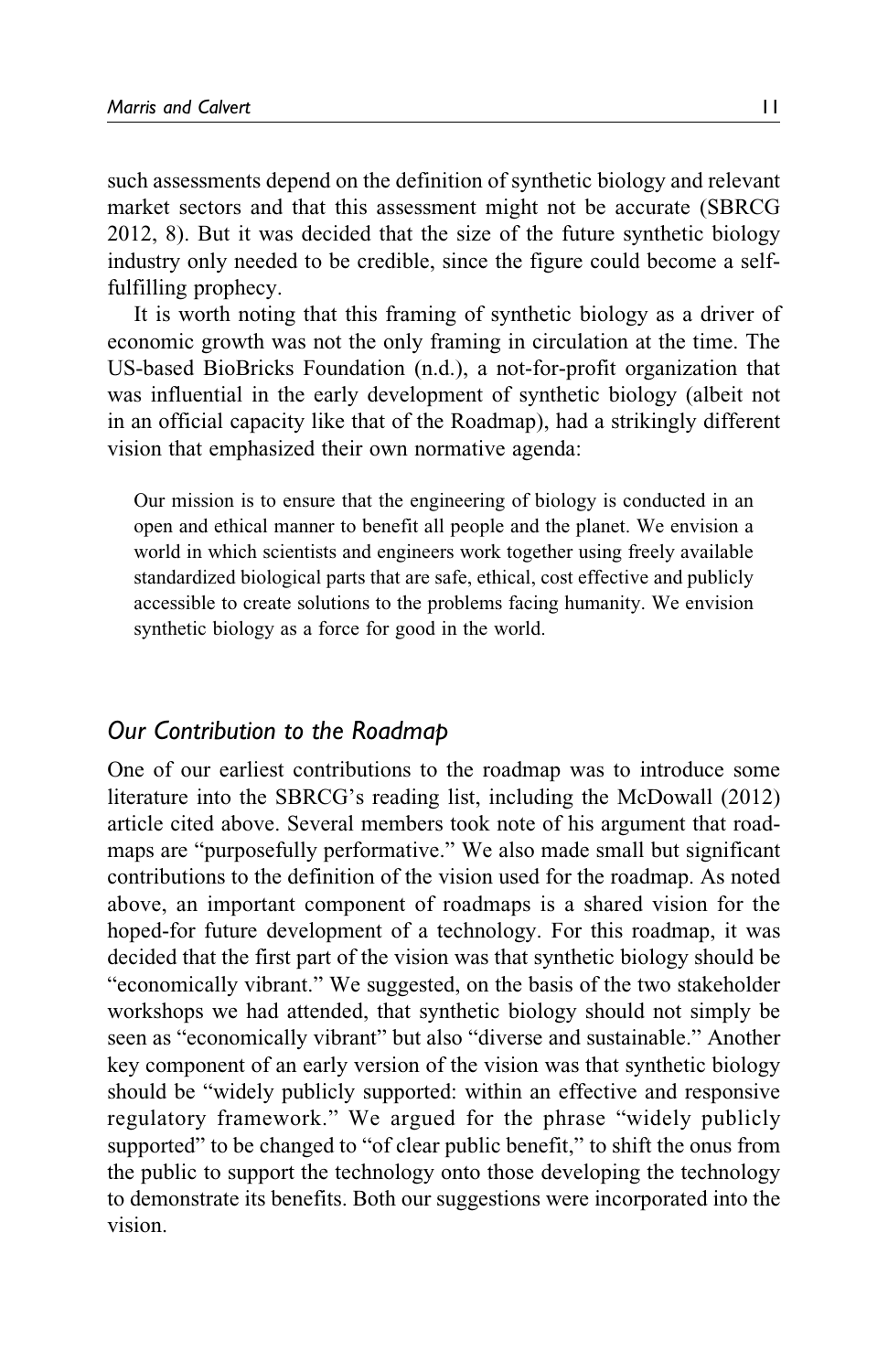Our biggest contribution to the report, however, was in the chapter we were asked to lead on. In an early draft this was called "acceptability," demonstrating the dominant assumption in the SBRCG that an overriding issue in the development of synthetic biology was to generate public acceptability. To shift the focus away from this assumption, we suggested the chapter should be renamed "Responsible Research and Innovation" (RRI), a term that was just beginning to emerge at that time in UK research funding institutions and at the European Commission. The concept was enthusiastically adopted by the SBRCG and became one of the five themes of the roadmap. It was also incorporated into the final version of the third component of the vision, which reads (SBRCG 2012, 4):

Our vision is of a UK synthetic biology sector that is [ ...] of clear public benefit: an exemplar of responsible innovation, incorporating the views of a range of stakeholders and addressing global societal and environmental challenges within an effective, appropriate and responsive regulatory framework.

We felt that reframing our contribution to the roadmap in terms of RRI had several advantages. First, we hoped the term would encourage attention to the entire process of innovation, including research at the laboratory bench, rather than being primarily concerned with downstream applications and their impacts, which is where scientific and policy communities often assume that "ethical, legal, and social issues" (ELSI) start to become relevant. Second, we wanted to steer the SBRCG away from issues of "public acceptability" and associated deficit model assumptions. Third, we hoped the concept of RRI would help shift the focus away from concerns about health and environmental risks and their regulation, which were key topics in the chapter outline we were given. Through this intervention, we sought to shift the deliberations away from simply attempting to predict and manage risk to focus instead on the motivations and purposes driving research.

Our proposed chapter title was embraced as a good idea by the rest of the group, and we were given the freedom to draft text for this section. Given our STS-informed belief that all discussions about the future are necessarily normative, we were keen to stress the importance of opening up to diverse groups, purposes, visions, and trajectories. Thus, in the sections of the chapter we wrote, we made the point that (SBRCG 2012, 21):

"engagement" means genuinely giving power to a wide range of diverse social groups, including those who will be the end users or presumed beneficiaries of the technologies, taking their concerns seriously, and enabling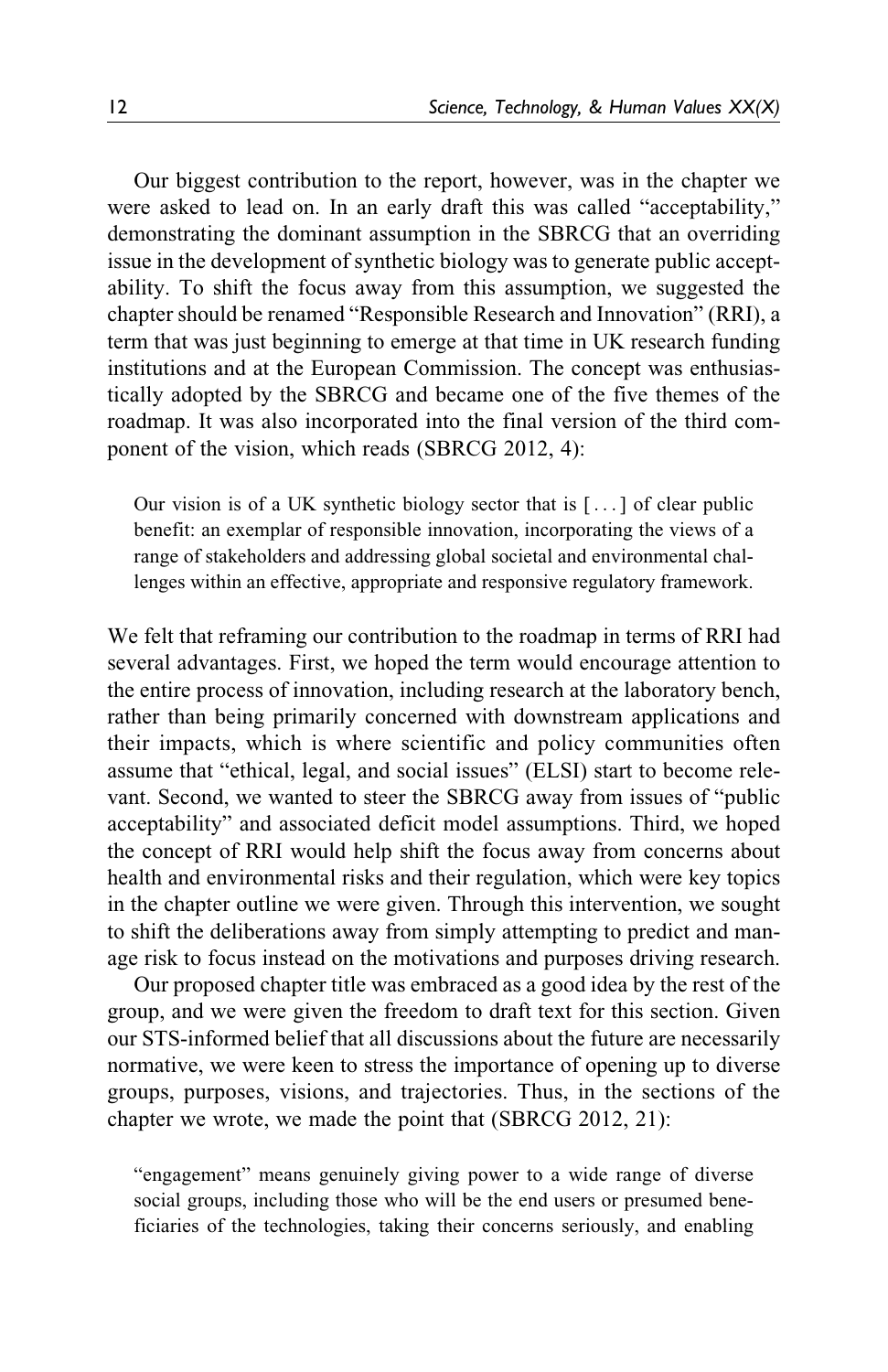them to participate throughout the whole pathway of technological development.

We also wrote that "it is essential for debates to go beyond the community of experts to open up discussions about the purpose of innovation" (SBRCG 2012, 19).

Approximately half of the text in the final version of Theme 2 in the roadmap is our own (all of page 19 and some of page 21). However, a number of subtle decisions were made in the final stages of the production of the report that had a significant effect on the meaning of our text. Three examples illustrate this.

First, the word "continuing" was added to the title of the chapter (which became "Continuing Responsible Research and Innovation") because there was a worry that without this additional word there would be an implication that research and innovation in synthetic biology had previously been irresponsible, and this would raise public concerns. For similar reasons, two boxes (written by other members of the group) were inserted into the chapter to highlight existing positive practices. The first box (p. 20) described a public consultation exercise organized by UK research funding bodies (BBSRC and EPSRC) in 2010. The second box (p. 21) outlines the "checks and balances" in place at BBSRC to ensure that "the researchers it funds are aware of any ethical and social issues that their research raises, and they respond to them appropriately." While the initiatives described in these two boxes are relevant, the text in the boxes reveals assumptions that are inconsistent with our framing for the chapter.

Both boxes aim to reassure the reader that UK research institutions are already dealing adequately with any social and ethical issues raised by their research. But the interpretation of what counts as legitimate "issues" is narrower than our own interpretation, based on STS scholarship. The examples of ethical issues given in the second box (the need to use animals in an experiment or the potential for misuse) do not address the issue of the purpose of the research.<sup>4</sup> The box about the Public Dialogue speaks of the "hopes and fears" of members of the public and focuses on the narrow issue of whether participants were supportive of the research—thus bringing the focus back toward public acceptability. And neither of the boxes speak about opening up deliberations on these issues to a broad range of stakeholders, as opposed to unspecific "members of the public."

A second example of the way in which the meaning of our text was reframed was that in the final layout of the report a prominent "public acceptability" subheading was inserted into our text. The words that follow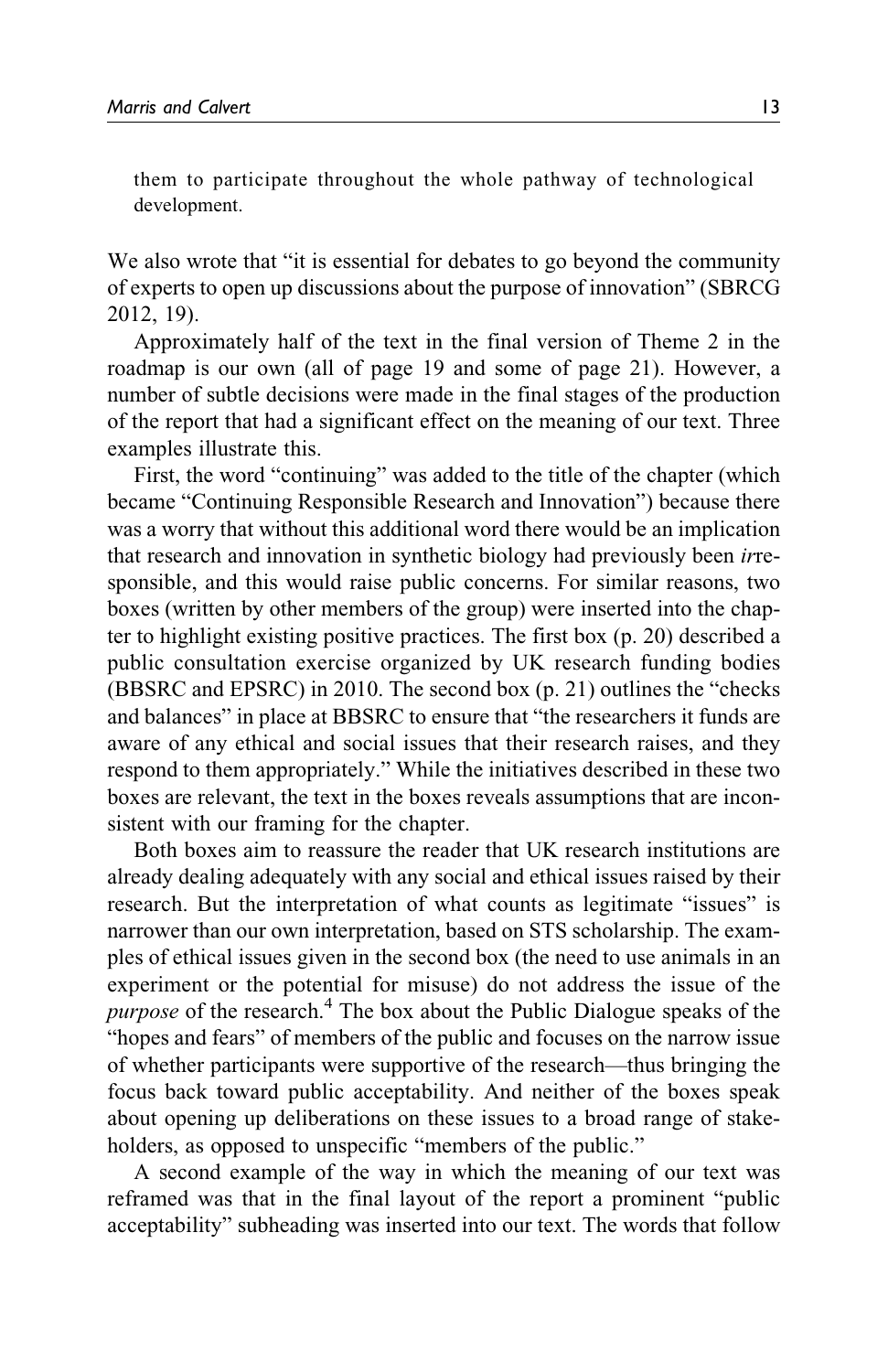this are our own: "Public acceptability is widely recognised as a crucial issue for synthetic biology, but it cannot be adequately dealt with through communication aimed at reassuring the public" (p. 19). We started the sentence with "public acceptability" because the phrase had come up repeatedly in the stakeholder workshops and at SBRCG meetings, and in many other scientific and policy arenas we had participated in, so we thought it had to be acknowledged and addressed. But in our text, we had tried to shift the understanding of "public acceptability" away from a focus on "hopes and fears" of members of the lay public and their supposed concerns about environmental and health risks and ethical issues. We drew on the results from the BBSRC/EPSRC Dialogue mentioned in the box to illustrate how participants were concerned about the purpose of the research and decision-making processes within research institutions. Changing the chapter title from "Acceptability" to "responsible research and innovation" was intended to signal and enact this shift, but the introduction of the two boxes and the subheading pulled the focus back to a narrower understanding of the societal dimensions of research.

The third example is that, in the summary of the themes, Theme 2 on RRI is described as "the recognition that the ground-breaking opportunities and benefits arising from synthetic biology also come with the potential for unintended consequences, which can be avoided through awareness, training and adherence to prevailing regulatory frameworks" (p. 16). As a result, RRI was essentially reduced to adherence to existing risk regulations, which was exactly what we had been seeking to move away from by introducing the concept in the first place. Indeed, the second part of theme 2, which we did not write, was devoted to risk regulation (pp. 20, 21). In these ways, the report failed to recognize the inescapable uncertainty discussed in the introduction to this paper that is key to our understanding of the governance of technologies.

It is also telling that the word "responsible" occurs only once in the short summary of the five recommendations of the report. This is in the third recommendation, that states the need to "Invest to accelerate technology responsibly to market" (p. 32). Thus, the term is used here within a recommendation that makes it seem as if only commercial outcomes are to be valued, when our aim had been to introduce a broader perspective.

The emphasis on *accelerating* technological and commercial development ties into what Joly, Rip, and Callon (2010) call the "tyranny of urgency," based on a narrative of global competition, and the fear of lagging behind other nations. Joly, Rip, and Callon (2010) note that in a context where the focus is on future technological developments that are inherently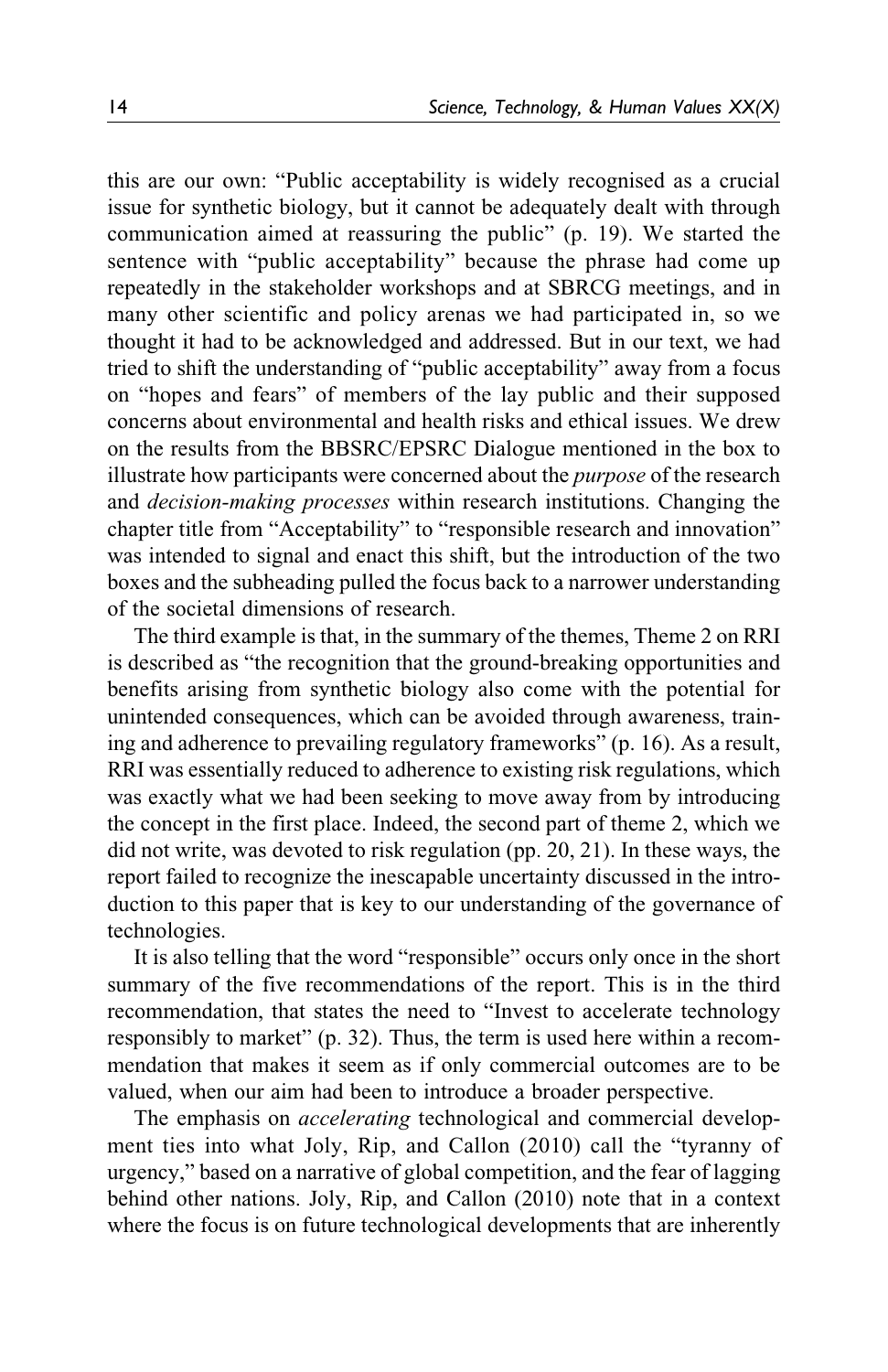uncertain "technoscientific promises start to function as a political order, with a tyranny of urgency and naturalisation of technological progress. Civil society is then taken into account only as the final and undifferentiated passive recipient of innovation, and when resisting, labelled the enemy of innovation" (pp. 26, 27). We experienced a similar sense of urgency in the roadmapping process. A key motivation for the roadmap was the belief that if the UK did not act fast to invest in synthetic biology and to deal with its recalcitrant public, other countries would take the lead. This sense of urgency was prevalent at SBRCG meetings, which were held every two weeks. The roadmap was written with tight deadlines, which partially explains why there was no time for collective deliberation about the text for the summary and recommendations and why most members of the SBRCG were not given a chance to review the final draft and proofs. The report had to be published in time to feed into the next Comprehensive Spending Review in the autumn of 2012.

In summary, despite our efforts, the overall impression given in the final report is that risk regulation is the most desirable and useful form of governance for the future of synthetic biology (with appropriate regulation already in place), and public acceptability remains the key roadblock for the commercialization of synthetic biology. We had explicitly sought to challenge these notions in our discussions within the SBRCG and our text for the report, but our meaning was reoriented through subtle decisions, such as the insertion of boxes and a subheading, and the formulation of text used in the executive summary and recommendations. These significantly altered or obscured the intended meaning of our contributions. The end result is that the concept of RRI is narrowed, diluted, and even turned into something that undermines the points we were trying to introduce. Overall, the final report is permeated with a traditionally dominant understanding of the relationship (or rather separation) between science, technology, and society that we explicitly sought to challenge.

We want to stress that we do not believe these decisions about the final wording and layout of the report were deliberately devised to subvert our arguments. We are aware that it is common practice for the Chair and/or a subgroup of a committee to draft executive summaries and final recommendations from reports drafted by expert groups. Moreover, we assume that the SBRCG members who made the final decisions about the text and layout of the report were unaware they were reframing RRI away from our intended meaning. But the fact that this was probably inadvertent further reveals the pervasiveness of dominant frames and underscores the difficulty of challenging them effectively.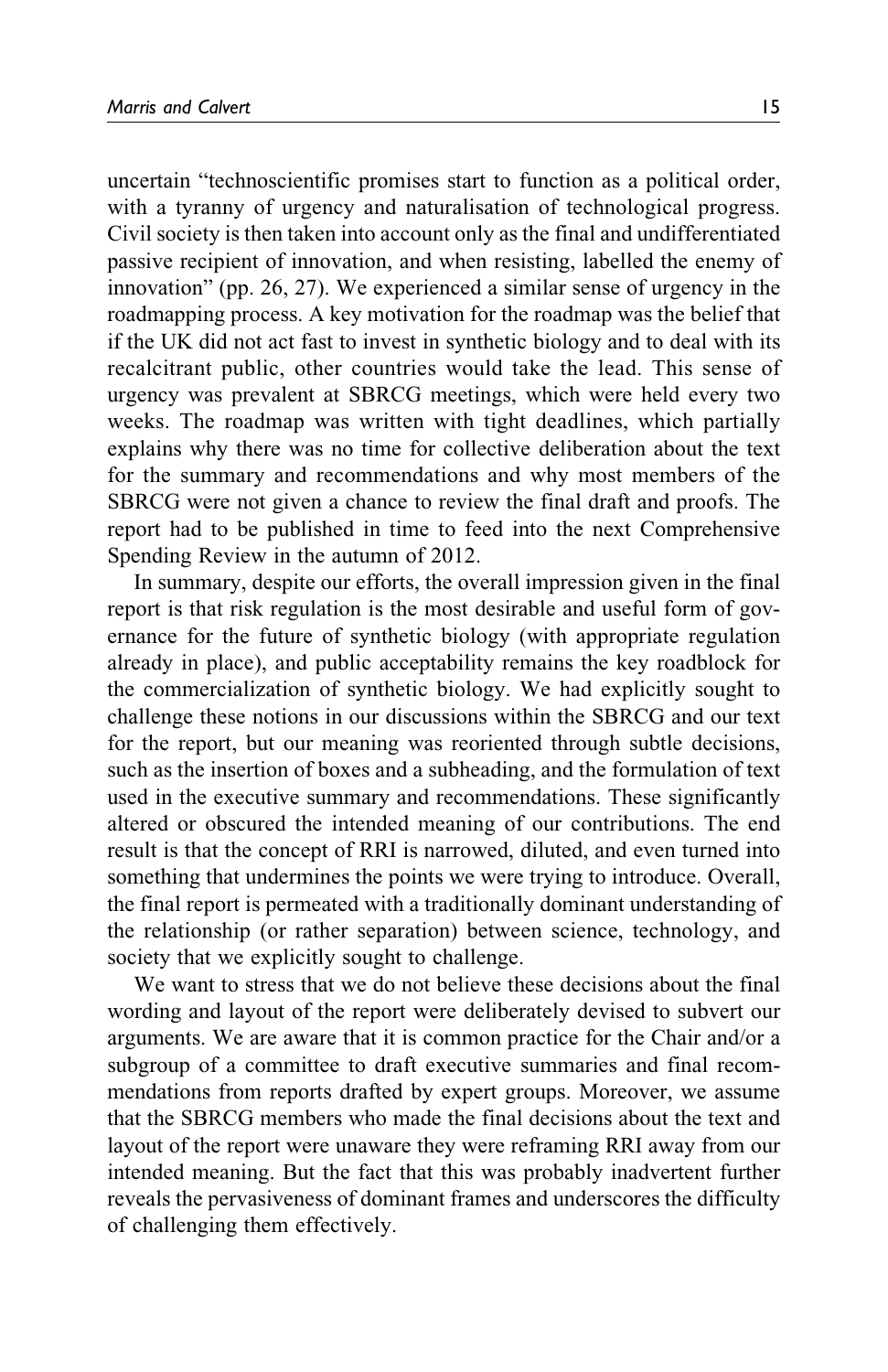# More Diffuse Effects on Policy Spaces

There are some indications that our contributions to the roadmap may have had some effects that are more aligned with our intentions. For example, in a talk in July 2012, the BIS representative on the SBRCG maintained that the involvement of social scientists had challenged and reshaped his department's thinking. He explained that, previously, they had only considered the scientific risks to human health and the environment in their work but now they were considering incorporating broader social concerns. He added: "[t]hat would be a cultural change for us, moving away from our comfort zone of looking at scientific considerations only, to looking at much wider societal issues. We call this responsible innovation." He then went on to say of the SBRCG (Uffindel  $2012^5$ ):

[s]omething we've done that is perhaps slightly different from what we've done in the past is to be more involved with social scientists in the process right from the outset. That's made a real difference to actually how we're thinking as a group, and how we've begun to think within government itself.

This suggests we may have had some positive influence on the way some participants in the roadmapping process felt about the involvement of social scientists in policy, although it clearly differs from our own perception of our limited influence.

# Repercussions of the Roadmap

# A Successful Roadmap with Limited Legitimacy

The roadmap led to substantial investment in synthetic biology. In 2013, the UK government announced £126M funding for a "Synthetic Biology for Growth Programme" which it described as an implementation of the Roadmap recommendations (BBSRC 2013); and synthetic biology was identified by the UK Government as one the "Eight Great Technologies in which Great Britain is set to be a world leader" (BIS 2013a). Many of the funding announcements were made by Willetts himself, culminating in his speech at SB6.0 in July 2013 mentioned at the start of this paper, where he declared that "the roadmap has been an invaluable guide to public policy since it was produced."

Thus, the roadmap was a success, in that it has served to legitimate further funding and visible political support for synthetic biology. It was published at an important moment for the development of synthetic biology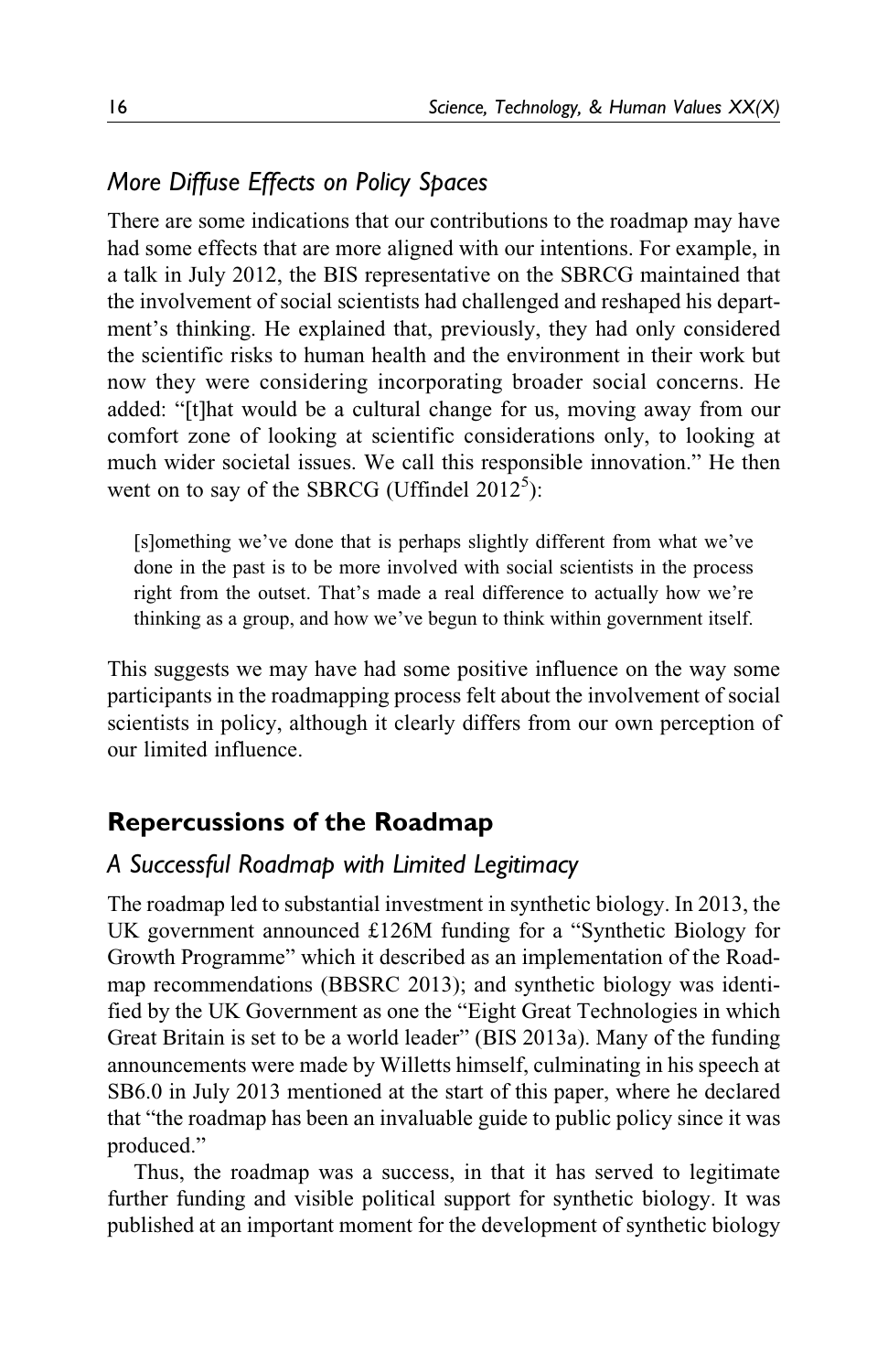in the UK, enabling it to establish itself as an independent field. The roadmap became a reference point around the world, a demonstration of the UK's leadership in synthetic biology and of the government's support (see, e.g., Joyce, Mazza, and Kendall 2013).

But the legitimacy of the roadmap and of the vision for the future it embodies is limited to actors who share a particular, dominant, vision of the relationship between science, innovation, and society that we sought to challenge in our work on the SBRCG. The fact that others do not share this vision was illustrated by leaflets distributed by protestors within and outside the SB6.0 auditorium in July 2013, including the image of the tentacled monster described in the Introduction. So this roadmap is an example of what McDowall (2012, 535) describes as a "confident, prescriptive roadmap developed on the basis of a subset of relevant (and powerful) actors [that] will have most influence." A more inclusive and participatory process that was more open to diverse and contested pathways may have had a greater claim to setting out a legitimately desirable future pathway. The future of synthetic biology may have looked different, but it may also have been more viable and socially robust.

#### The Synthetic Biology Roadmap as a Catalyst for UK RRI

The roadmap can be seen a significant marker in the emergence of a discourse around the concept of RRI in the UK, with the concept heavily influenced by STS scholarship. In his Forward to the Roadmap, Lionel Clarke, Chair of the SBRCG, stated: "Synthetic biology has the potential to increase prosperity and address some of the major challenges facing our planet—but much work needs to be done, and it has to be done responsibly" (p. 3). And in his official written response to the roadmap, Willetts stated (2012b) "the Roadmap rightly defines the development of responsible innovation in this field as a key component." RRI became, by 2013, a central part of the discourse of UK research councils and was incorporated into funding calls for synthetic biology in the following years. The roadmap was mentioned as the justification for this (e.g., BBSRC 2013), although it is important to recognize the reciprocal influences between our work on the SBRCG and other parallel discussions at the EPSRC and the European Commission, which included other STS scholars (Stilgoe, Owen, and Macnaghten 2013; Owen, Macnaghten, and Stilgoe 2012). The EPSRC (2013) published its "framework for responsible innovation" in October 2013. This framework is derived from the work of Owen, Stilgoe, and Macnaghten, but the acknowledgments also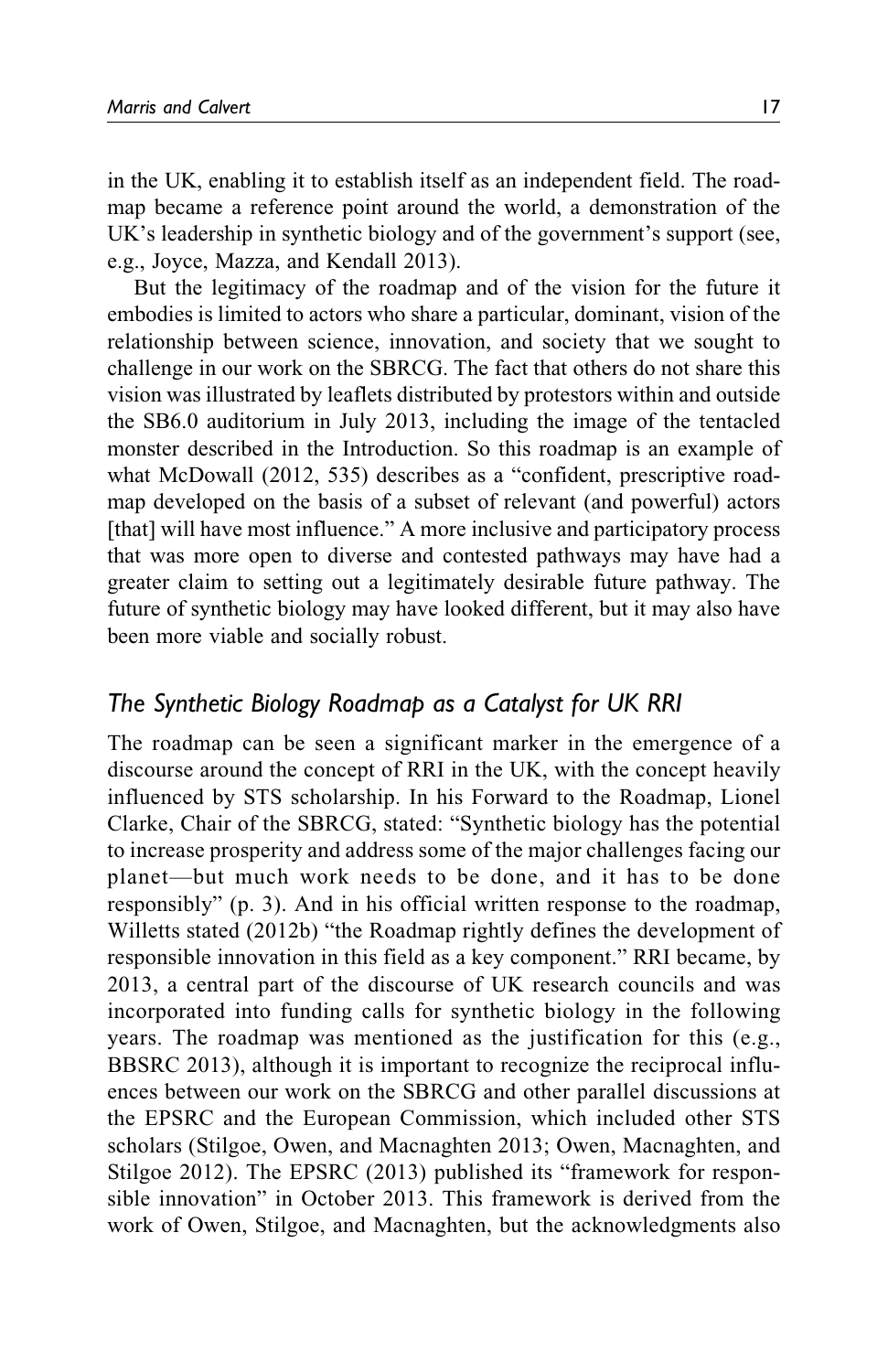mention the Synthetic Biology Roadmap and refer specifically to page 19 of the Roadmap, which is the page containing our most significant contribution.

At the same time, however, we observed how easily STS insights were erased when it came to investment decision-making that was justified through promissory discourses. The word "responsible" did not appear in Willetts' speech at SB6.0, nor in the BIS (2013b) press release that accompanied it. Instead, we heard the eminently quotable and tweetable catchphrase about synthetic biology's potential to "heal us, heat us and feed us," which had previously been used by then UK Chancellor George Osborne (2012). Indeed, despite Willetts's identification of RRI as "a key component" in the development of synthetic biology in his official response to the roadmap, the word "responsible" did not appear at all in the series of BIS press releases announcing further funding for synthetic biology in 2012–2015. The roadmap is predominantly used in these press releases as a basis to confirm the promissory nature of synthetic biology as a field that "could provide solutions to the global challenges we face and offers significant growth opportunities in a range of important sectors from health to energy" (BIS 2012). In the end and despite our efforts, the roadmap contributed to solidifying existing framings of synthetic biology as a driver of jobs and economic growth for "UK Plc" (a term that was routinely used in SBRCG discussions and is mentioned in the report, p. 27) and RRI was interpreted as a means to smooth this path.

### Discussion: Challenges for STS in Policy

Reflecting on our experiences with the Synthetic Biology Roadmap, we now return to Hackett et al.'s question of how to bring the distinctive insights and sensibilities of STS into policy. In the Introduction, we identified three STS insights we believed were relevant for our work on the Synthetic Biology Roadmap: (1) the future of technological development is unpredictable, making it necessary to act while acknowledging uncertainty, (2) discourses about the future of technology are performative, and (3) technological visions of the future embody value judgments, meaning that it is important to have discussions of visions, values, and purposes in the present. Did our involvement in the SBRCG help embed these insights into the Roadmap?

With respect to the first STS insight on the unpredictability of technological futures, there was no adoption of what Jasanoff calls "technologies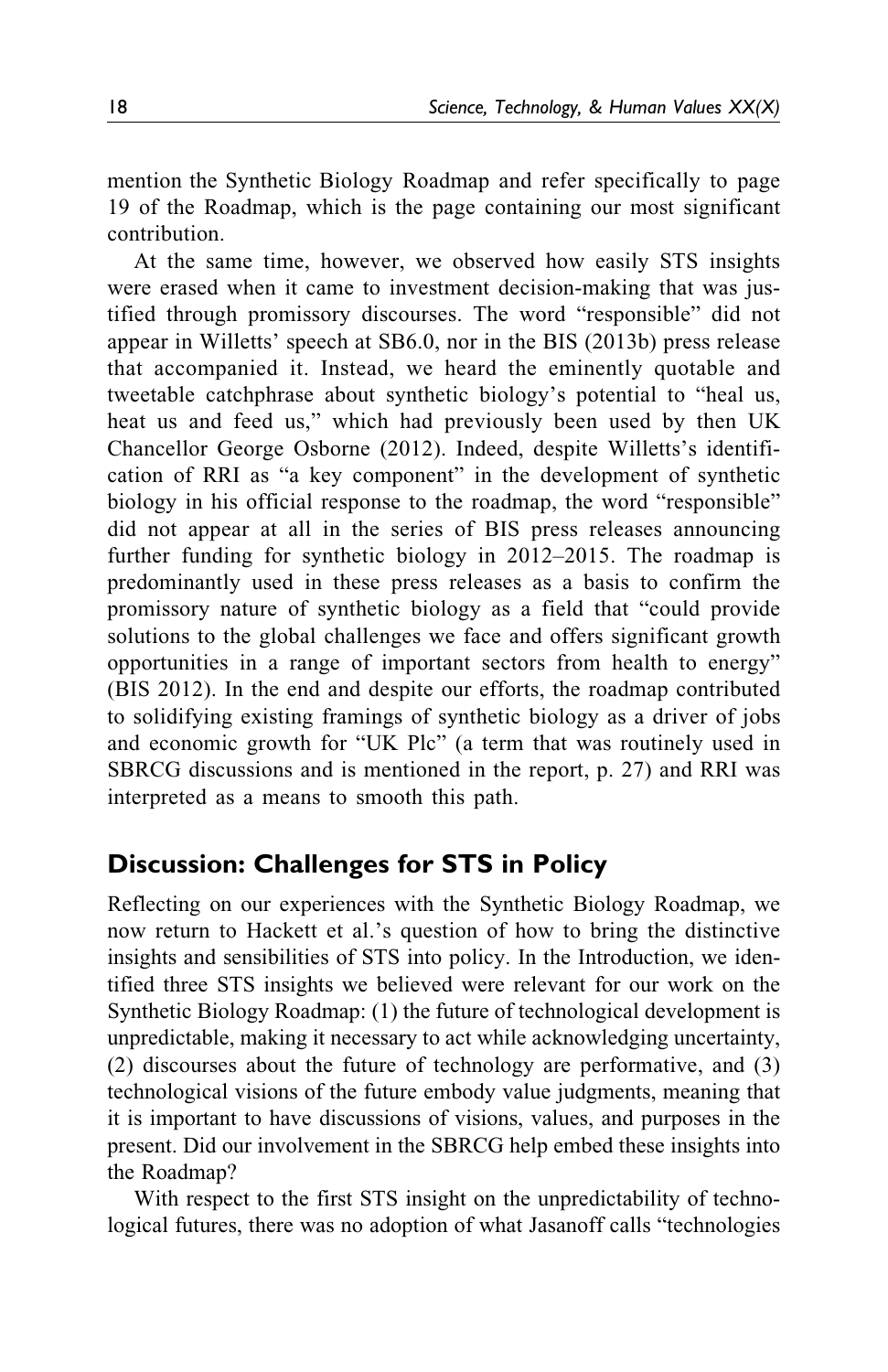of humility," which she defines as "institutionalized habits of thought, that try to come to grips with the ragged fringes of human understanding—the unknown, the uncertain, the ambiguous, and the uncontrollable" (Jasanoff, 2003, 227). Or, to put it in Collingridge's (1980) terms, no move toward a "theory of decision making under ignorance." Instead, uncertainty was essentially reduced to risk, and risk was in turn assumed to be quantifiable and manageable, and already adequately dealt with through existing riskbased regulatory frameworks.

With respect to the second STS insight, the roadmapping process we were engaged in illustrated the conflation of expectations, desires, and promises that McDowall (2012) notes is a general feature of roadmaps. We have shown how the SBRCG took on board the performative nature of the roadmapping process, but only in a strategic sense. We saw how a particular vision of the future solidified and how this then had material consequences, in the form of government investment in synthetic biology. This was a classic example of promissory work, whereby discourse shapes material circumstances, and actions in the present are made legitimate through promises about the future (Brown 2003).

The third STS insight, the notion that visions of the future embody value judgments, was not acknowledged during the roadmapping process. The technological vision expressed through the roadmap embodies a narrow set of values; and there was no space for consideration of alternative visions for the future of synthetic biology. Although we inserted text in the report that argued for stakeholder engagement to open up visions and decisions to diverse social groups, the only groups involved in the roadmapping process were from science, industry, and policy. The need for wider stakeholder engagement, openness, and transparency as part of a proposed Synthetic Biology Leadership Council was mentioned in the recommendations, but the Leadership Council that was established subsequent to the roadmap included only a narrow range of actors. Overall, we had hoped, like Stilgoe, Owen, and Macnaghten (2013, 1570), that RRI could "extend the governance discussion to encompass questions of uncertainty (in its multiple forms), purposes, motivations, social and political constitutions, trajectories and directions of innovation" and thus enable a new form of governance more in line with STS insights. But these hopes were not fulfilled and our overriding experience was that of dominant framings persistently reasserting themselves. This explains our despondency at the SB6.0 conference described at the start of this paper.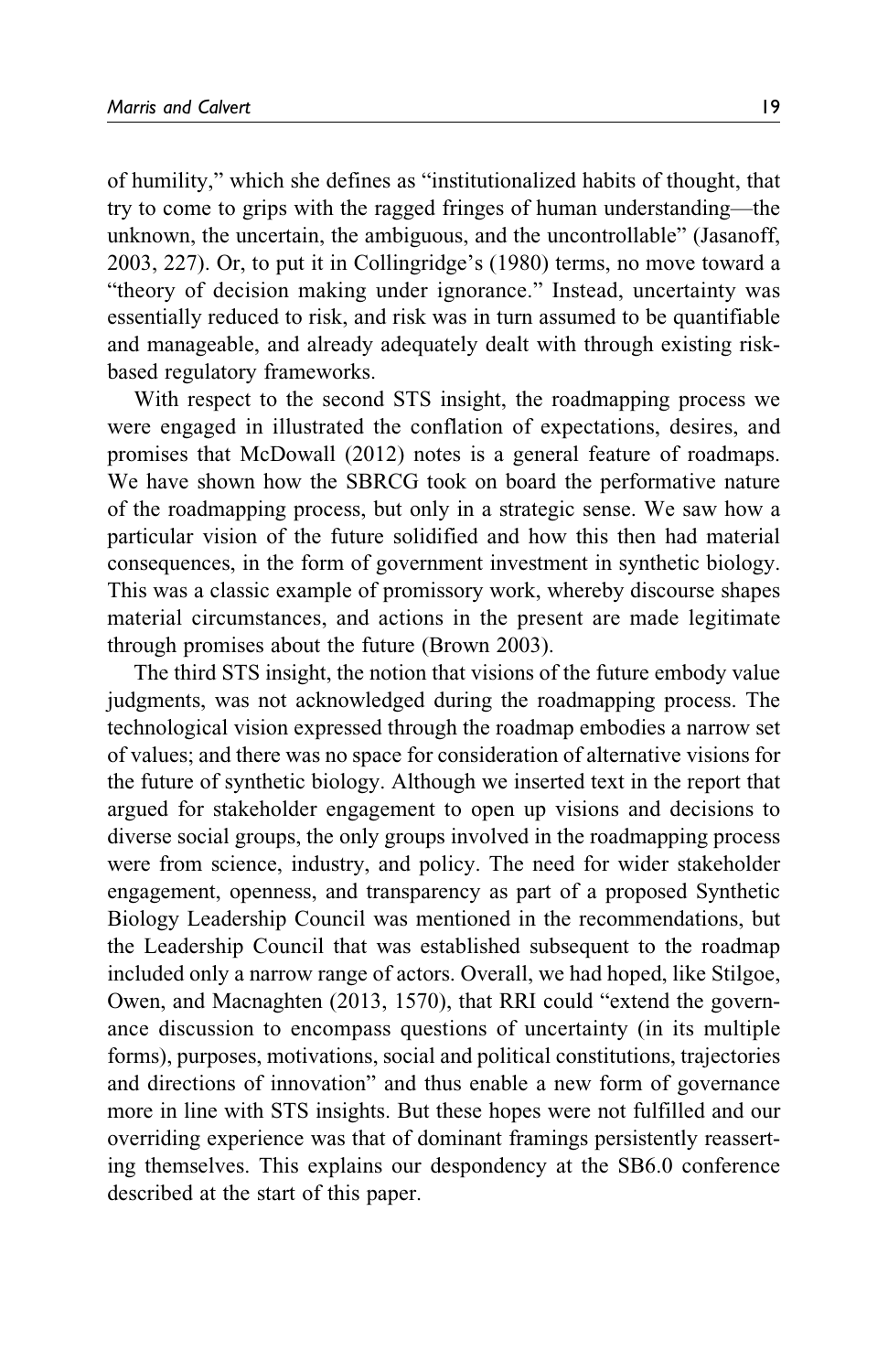### Interlocked Layers of Entrenched Framings

Our experiences were similar to Wynne's (2007) in a food policy context. He explains (p. 497):

I was utterly unable to diversify existing entrenched ideas about innovation and future expectations. My attempts in this case woefully failed to have the policy team involved step backwards and reflexively question some key taken-for-granteds as a precondition for more robust (and perhaps substantively different) advancement.

Challenging such "taken-for-granteds" is, in our experience, much harder than taking part in a controversy with diverse but explicit points of view; and this is the greatest challenge faced by STS in policy. A similar conclusion was reached by an expert report on emerging technologies from the Nuffield Council on Bioethics (2012, 66), which argues that dominant framings "are rendered so invisible and unaccountable that the idea of questioning them does not suggest itself and might even appear absurd. Alternatives are deleted not by argument or by force but by the circumscribing of imagination itself."

But why are these framings so entrenched? Even when alternative arguments are put forward and appear to be heard, why do they seem to have no lasting effects? We think this resistance to change is built upon four interlocked layers of assumptions about relationships between science and society that reinforce one another in a cumulative manner like the layers of an onion. These layers are (1) the ELSI model of social scientific engagement, (2) the technocratic model of risk, (3) the deficit model of public understanding of science, and (4) the linear model of innovation. Each of these layers of assumptions acts to push the "social" outside of the realm of the "scientific," and all of them were at work in the Synthetic Biology Roadmap. Addressing one set of assumptions alone can only scratch the surface because each layer builds on the others.

The outer layer of the onion is the ELSI model assumption that social science contributions to natural or physical science programs focus only on "consequences" or "implications" of the research, which are thought of as separate from the scientific and technical work. It is also assumed that concerns of the public focus on such downstream issues. This leads to the conclusion that ELSI work can be conducted in isolation from scientific research and that it is primarily focused on public acceptability. The next layer is the technocratic model of risk, where all concerns about a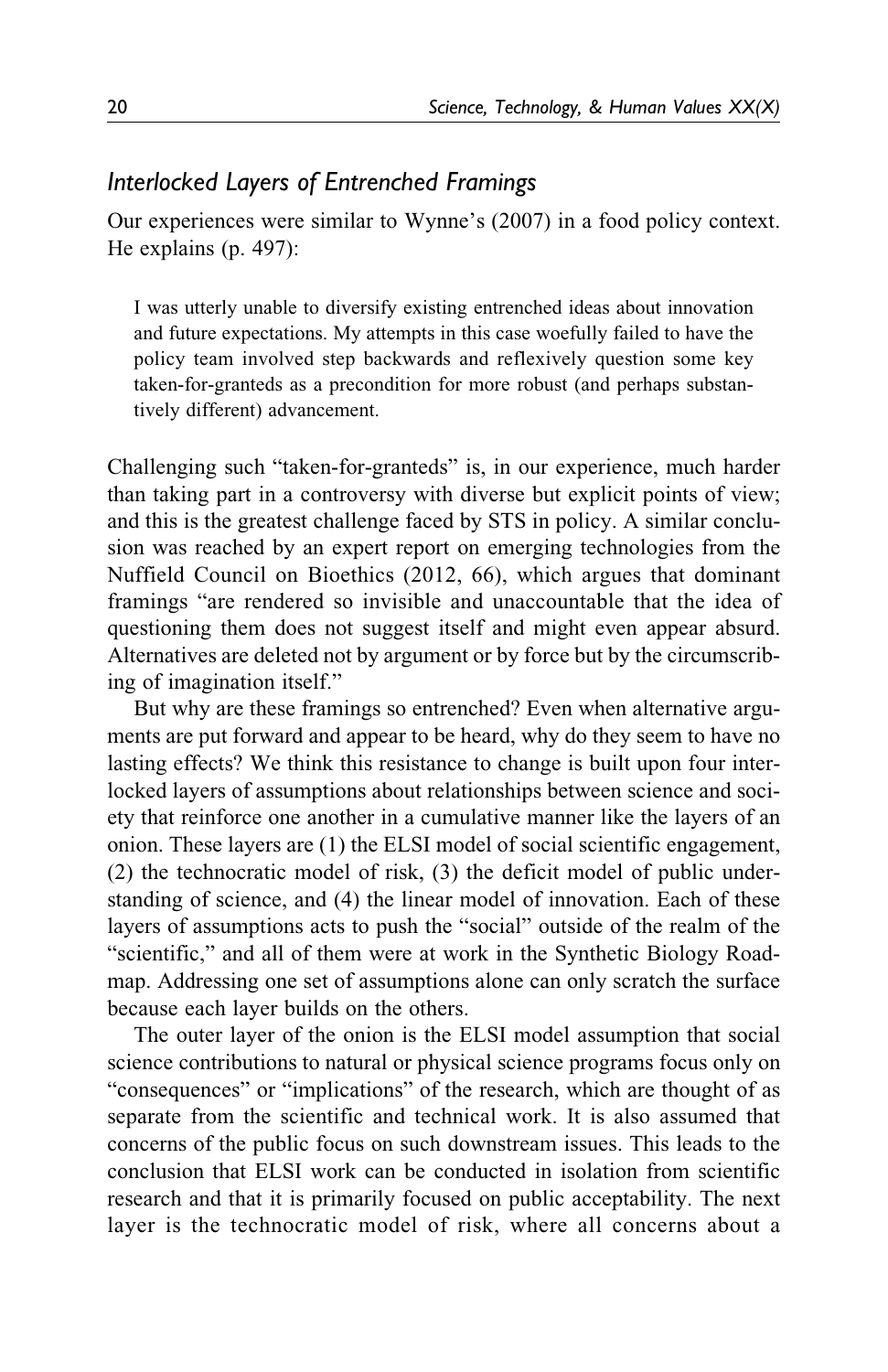technology are subsumed to concerns about health and environmental risks, and it is assumed that risks can only be legitimately addressed through scientific methods and institutions. From this perspective, it becomes necessary to rectify mistaken understandings of science, or of risk, present among an amorphous group conceived of as "the public," through better communication. Underlying this is the pipeline model of innovation, which assumes that scientific research progresses in a linear fashion from "basic" to "applied" research and then "development," until a "product" is ready to be deployed in the social world, often reduced to "the market" (apparent in figure 5 of the Roadmap, p. 15). This model places scientists at the center of the process and assumes that other actors in innovation systems play no significant role in the development of products. End users are seen only as consumers who can either adopt or reject particular technologies. At the core of the onion is the conception of "science" as separate from "society," with "impacts," "consequences," "applications," or "products" generated by science and moving out into society. This is a version of Latour's (1993) notion of "purification"—the ongoing attempt to separate the "scientific" from the "social/political."

#### Open-ended STS Involvement in Policy?

This diagnosis leads us to agree with Wynne (2007, 499) that in our policy engagements we are facing a "deeply entrenched cultural condition" and not "a deliberately and rationally decided response to counter-evidence." Wynne concludes that "[i]t is hard to see how anything but a long-term, open-ended involvement by STS can address this". But can STS researchers really commit to such an open-ended involvement? And what would this mean in practice? How many STS researchers need to engage with policy? And for how long? Do we have to fight the same battles repeatedly, and if so, how can we do so without feeling ineffective, burning out, or neglecting other work? Our involvement in the roadmap was time-consuming, frustrating, and is not well recognized by traditional academic reward structures. Given such terms of engagement, why participate in such ventures?

Also, what constitutes success in STS engagements with policy? Should we be happy with getting a few paragraphs into a policy report? Should we reconcile ourselves to incremental steps? Perhaps the fact that we were invited to be part of the SBRCG and that we introduced RRI into the roadmap should be regarded as a success—a reflection of the progress STS has made. But are such incremental steps enough if they are simply subsumed into dominant framings? Should we expect more radical change? For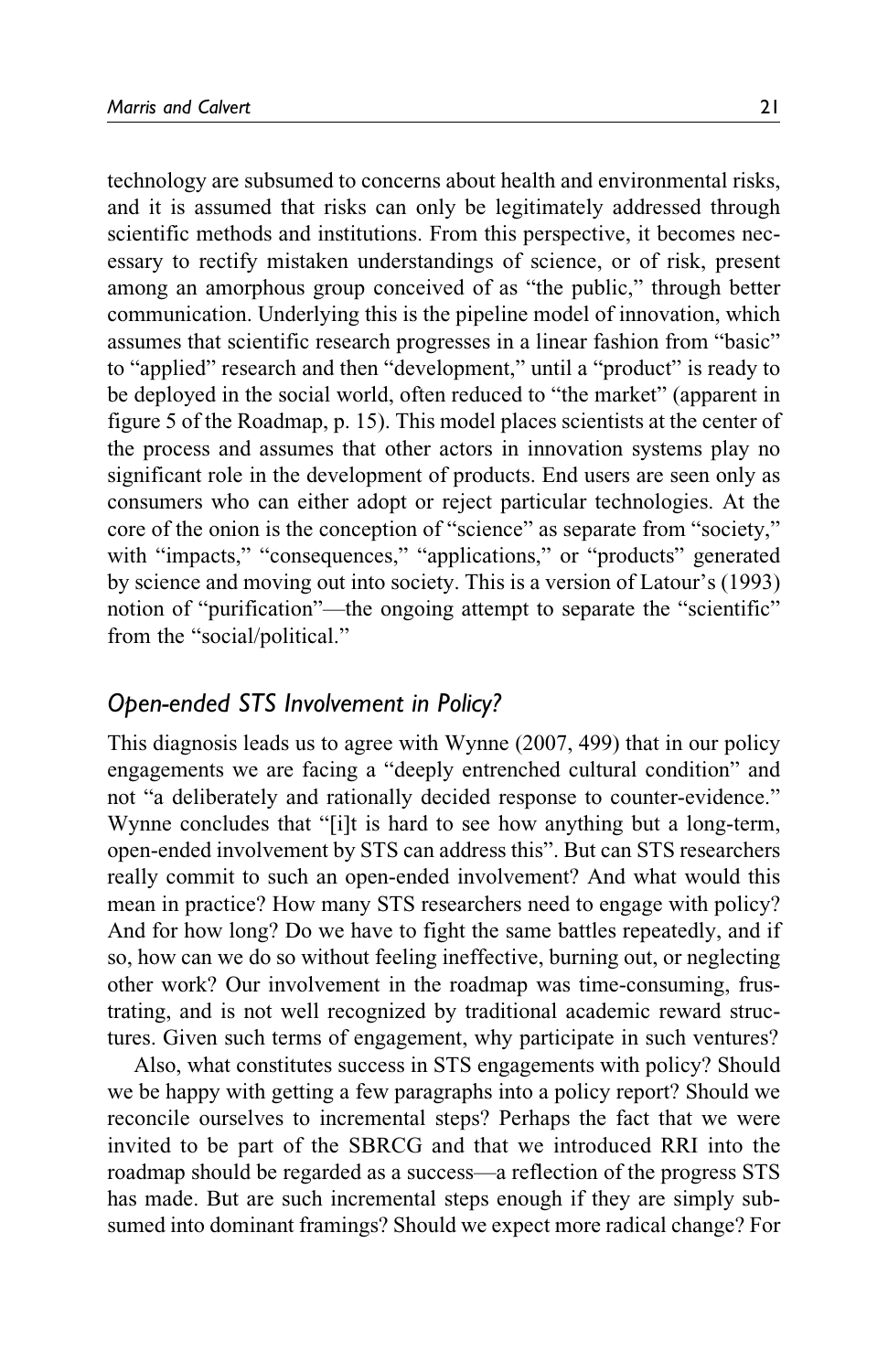example, in our involvement in the roadmap, should we have been more forceful about presenting alternative visions for synthetic biology, such as the one put forward by the BioBricks Foundation? Should we have insisted on participation from a broader range of stakeholders? Should we have even joined the SBRCG at all? We are aware that because we did join and attempted to influence policy from within, we are implicated, and even complicit, in the whole process. What does this mean for our responsibility toward the roadmap and the ways in which it has subsequently been interpreted and implemented? Should we even have written this paper and how much are we entitled to say? We do not have easy answers to any of these questions, but we raise them because they are live issues for STS researchers who engage with policy.

It is also important to recognize that not all policy rooms are the same. The roadmap is one of the most high-profile policy initiatives in UK synthetic biology to date, but we feel that our engagements in other policy rooms have been more productive. These engagements have been sustained over the longer-term and they have not been driven by such a politicized agenda or demanded predefined deliverables. We have also had a diverse range of experiences in synthetic biology beyond the policy room in research projects, teaching, and experimental art/science collaborations, many of which have been marked by productive interactions between STS researchers and other groups (Balmer et al. 2015; Calvert and Schyfter 2017). But what we have learnt from our involvement in the SBRCG is that the initial conditions of STS involvement matter, and in this policy room, the conditions were particularly constraining. We were brought in late, after the framings had already been set, to write a document in a very short time scale, the purpose of which was to legitimize the funding of synthetic biology within the commercialization-oriented context of the Department for Business, Innovation, and Skills. Our involvement was very much downstream; we had no influence on broader structures and normative frameworks.

In our experiences with this roadmap and with the field of synthetic biology more generally, we became sensitized to the language of "roadblocks." For example, at the SB6.0 conference in London, one question raised by the organizers was: "What are the potential roadblocks which will stop synthetic biology becoming industrially successful and how can these be overcome?" The discussion quickly turned to the need to avoid public opposition of the kind encountered by genetically modified organisms (GMOs) in agriculture (Shukman 2013). Here, as with many other so-called emerging technologies, we see the idea of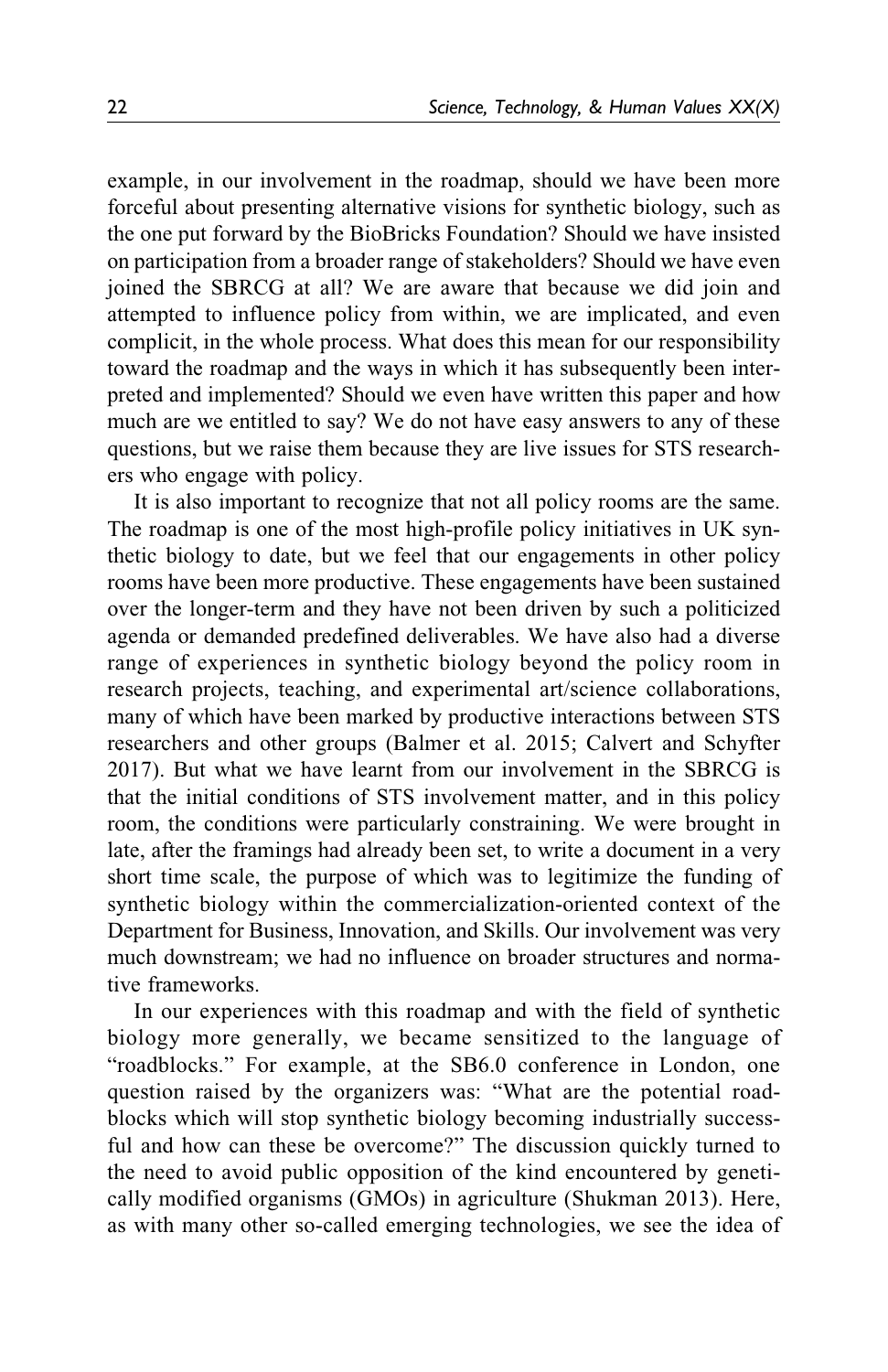synthetic biology as a juggernaut, determinedly pursuing its singular path and treating everything else (recalcitrant publics and critical NGOs) as roadblocks obstructing its progress toward the Emerald City of industrialization, growth and jobs. This is very different from our interpretation of RRI, and from Owen, Macnaghten, and Stilgoe's (2012, 758) formulation of the key question driving RRI: "what kind of future do we want innovation to bring into the world?". This question challenges us to acknowledge the multiplicity of possible futures in the development of any technology and underlines the point we tried and failed to convey in our involvement in the SBRCG: that there is more than the one road that this particular juggernaut is set on taking. It is possible to ride in a different vehicle, perhaps take a bike, or even walk instead, and leave the main road for less-trodden paths.

#### Acknowledgments

Versions of this paper were presented at number of meetings in Edinburgh, London, and Sheffield. We thank the participants for their comments. We also thank colleagues in the Department of Social Sciences, Health and Medicine at King's College London for feedback on an early draft and the peer reviewers for their useful advice.

#### Declaration of Conflicting Interests

The author(s) declared no potential conflicts of interest with respect to the research, authorship, and/or publication of this article.

#### Funding

The author(s) disclosed receipt of the following financial support for the research, authorship, and/or publication of this article: This work was supported by the UK Engineering and Physical Sciences Research Council (grant numbers EP/J02175X/1 and EP/G036004/1) and the European Research Council (EC 616510 ENLIFE).

#### ORCID iD

Claire Marris  $\blacksquare$  <https://orcid.org/0000-0002-9366-5567> Jane Calvert **<https://orcid.org/0000-0001-7204-9805>** 

#### **Notes**

- 1. The Shell logo presumably represented Lionel Clarke, Chair of the SBRCG, who was employed by Shell at that time.
- 2. The Technology Strategy Board was renamed Innovate UK in 2014.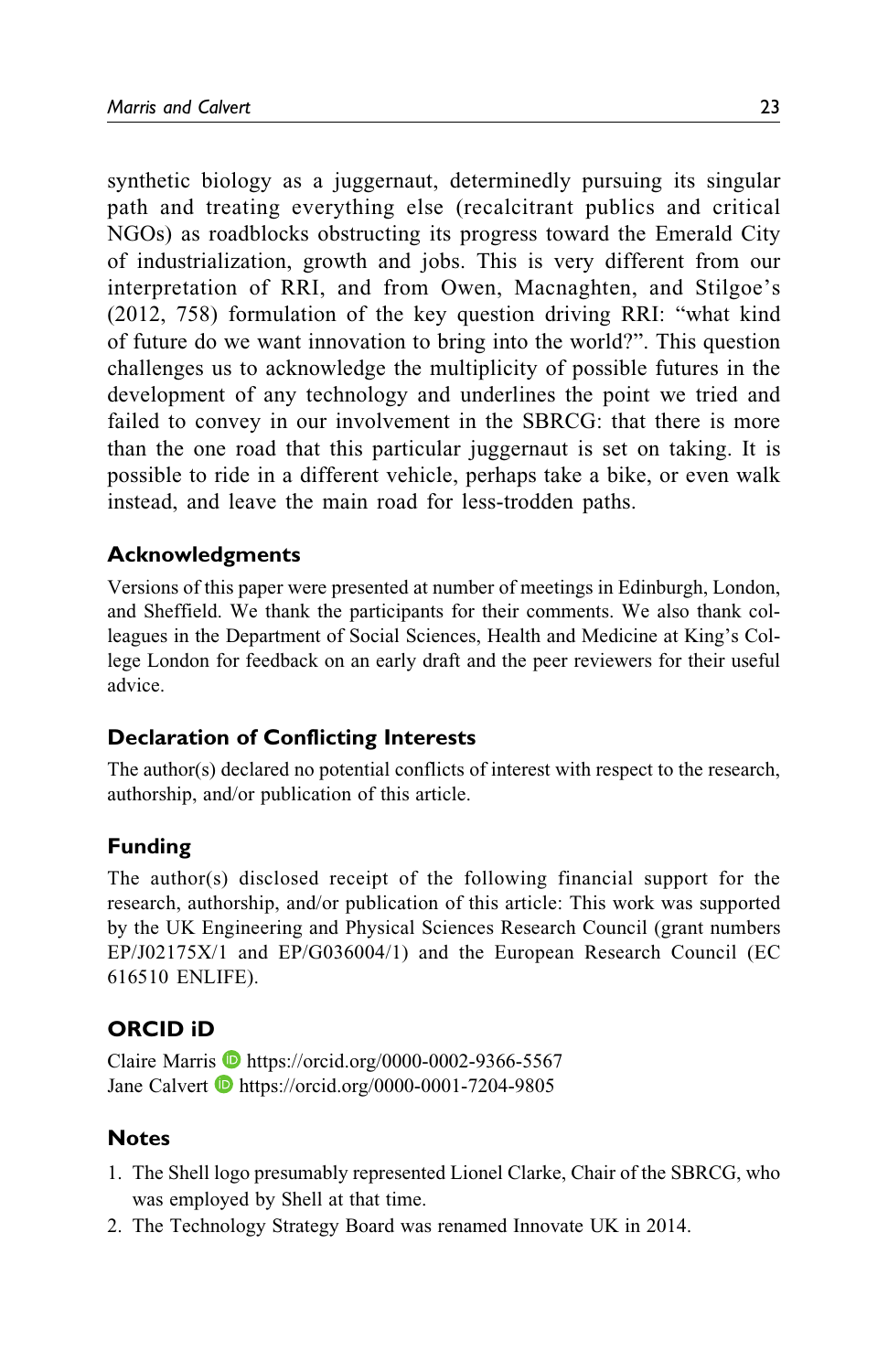- 3. UK Trade and Investment is a government department (renamed Department for International Trade in 2016) whose aim is to "drive the government's policy of increasing the number of exporters and inward investors to the UK" (UK Government n.d.).
- 4. Claire Marris has written elsewhere about how the focus on the "misuse" of the so-called dual use research such as synthetic biology is misplaced and fails "to take into account broader institutional, political and societal dimensions of 'responsible innovation' that come to the fore from an STS perspective" (Marris, Jefferson, and Lentzos 2014, 408).
- 5. Transcribed by authors from video recording.

#### References

- Agapakis, C. 2013. [Twitter] July 11. Accessed September 24, 2018. [https://twitter.](https://twitter.com/thisischristina/status/355239108907524096) [com/thisischristina/status/355239108907524096.](https://twitter.com/thisischristina/status/355239108907524096)
- Balmer, A., J. Calvert, C. Marris, S. Molyneux-Hodgson, E. Frow, M. Kearnes, K. Bulpin, P. Schyfter, A. Mackenzie, and P. Martin. 2015. "Taking Roles in Interdisciplinary Collaborations: Reflections on Working in Post-ELSI Spaces in the UK Synthetic Biology Community." Science and Technology Studies 28 (3):  $3 - 25.$
- BBSRC (Biotechnology and Biological Sciences Research Council). 2013. Multidisciplinary Synthetic Biology Research Centres. Call for Proposals. Swindon: Biotechnology & Biological Sciences Research Council. Accessed December 15, 2013. [http://www.bbsrc.ac.uk/web/FILES/Guidelines/sbrc\\_full\\_call\\_text.](http://www.bbsrc.ac.uk/web/FILES/Guidelines/sbrc_full_call_text.pdf) [pdf.](http://www.bbsrc.ac.uk/web/FILES/Guidelines/sbrc_full_call_text.pdf)
- BCC Research. 2011. Synthetic Biology: Emerging Global Markets. Lyon, France: ReportLinker. Accessed September 24, 2018. [https://www.reportlinker.com/p0](https://www.reportlinker.com/p05246309/Synthetic-Biology-Market-by-Tool-Technology-Application-Industrial-Global-Forecast-to.html) [5246309/Synthetic-Biology-Market-by-Tool-Technology-Application-Industria](https://www.reportlinker.com/p05246309/Synthetic-Biology-Market-by-Tool-Technology-Application-Industrial-Global-Forecast-to.html) [l-Global-Forecast-to.html.](https://www.reportlinker.com/p05246309/Synthetic-Biology-Market-by-Tool-Technology-Application-Industrial-Global-Forecast-to.html)
- Bijker, Wiebe E. 2003. "The Need for Public Intellectuals: A Space for STS: Prepresidential Address, Annual Meeting 2001, Cambridge, MA." Science, Technology, & Human Values 28 (4): 443-50. doi: 10.2307/1557995.
- Bijker, W. E., and J. Law. 1992. Shaping Technology/Building Society: Studies in Sociotechnocal Change. Cambridge: MIT Press.
- BioBricks Foundation. n.d. "About." Accessed September 6, 2015. [http://biobri](http://biobricks.org/about-foundation/) [cks.org/about-foundation/.](http://biobricks.org/about-foundation/)
- BIS (Business, Industry, and Skills). 2011. Strategy for UK Life Sciences. London, UK: Department for Business, Innovation and Skills. Accessed September 24, 2018. [http://www.bis.gov.uk/assets/biscore/innovation/docs/s/11-1429-strategy](http://www.bis.gov.uk/assets/biscore/innovation/docs/s/11-1429-strategy-for-uk-life-sciences)[for-uk-life-sciences](http://www.bis.gov.uk/assets/biscore/innovation/docs/s/11-1429-strategy-for-uk-life-sciences).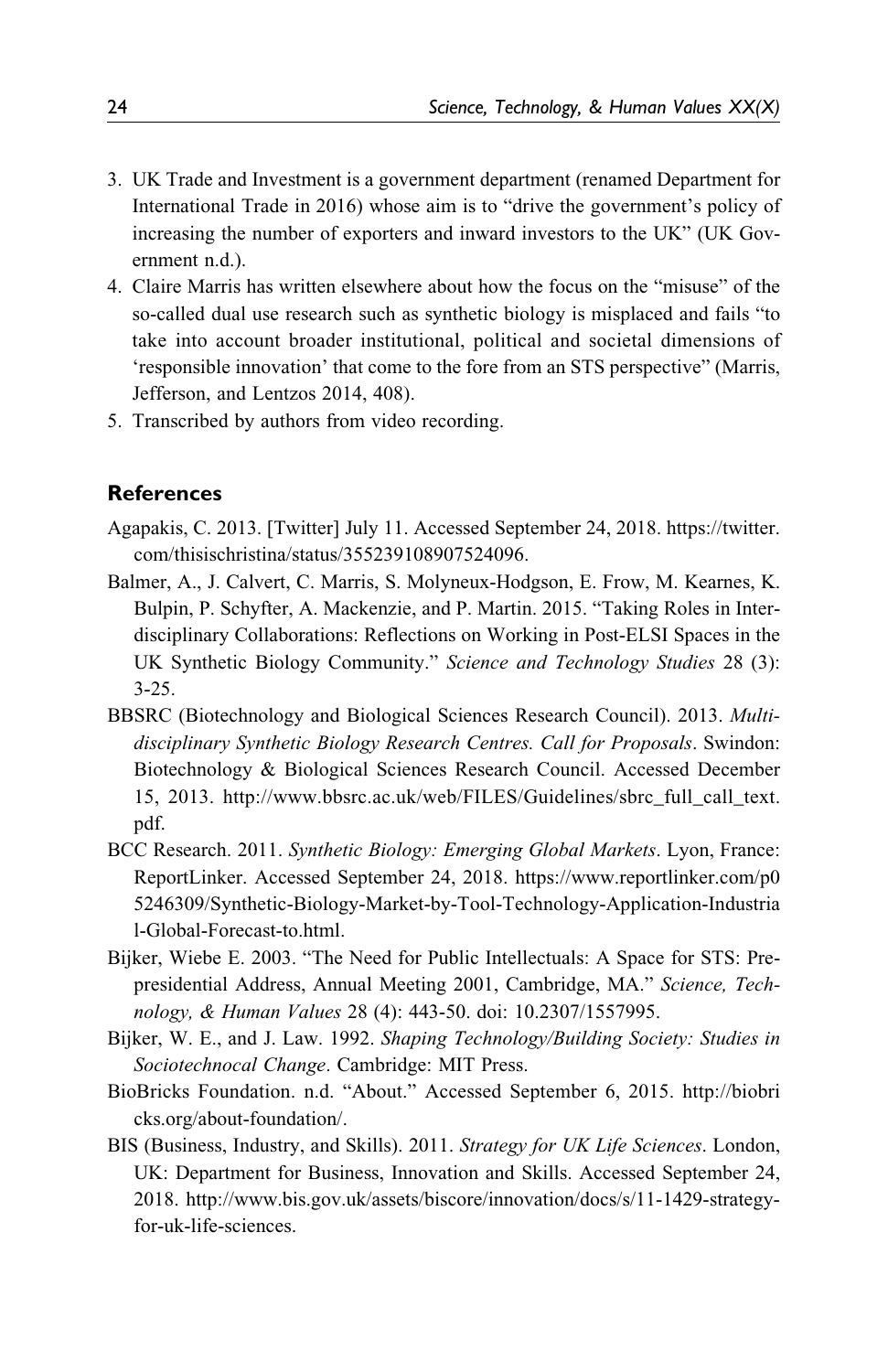- BIS (Business, Industry, and Skills). 2012. Government to Invest £20 Million in Synthetic Biology. Press Release November 9. London, UK: UK Government Department for Business, Innovation and Skills. Accessed September 24, 2018. [https://www.gov.uk/government/news/government-to-invest-20-million-in](https://www.gov.uk/government/news/government-to-invest-20-million-in-synthetic-biology)[synthetic-biology.](https://www.gov.uk/government/news/government-to-invest-20-million-in-synthetic-biology)
- BIS (Business, Industry, and Skills). 2013a. "Eight Great Technologies: Infographics." UK Government Department for Business, Innovation and Skills. Accessed September 24, 2018. [https://assets.publishing.service.gov.uk/gove](https://assets.publishing.service.gov.uk/government/uploads/system/uploads/attachment_data/file/249255/eight_great_technologies_overall_infographic.pdf) [rnment/uploads/system/uploads/attachment\\_data/file/249255/eight\\_great\\_te](https://assets.publishing.service.gov.uk/government/uploads/system/uploads/attachment_data/file/249255/eight_great_technologies_overall_infographic.pdf) [chnologies\\_overall\\_infographic.pdf](https://assets.publishing.service.gov.uk/government/uploads/system/uploads/attachment_data/file/249255/eight_great_technologies_overall_infographic.pdf).
- BIS (Business, Industry, and Skills). 2013b. Over £60 Million for Synthetic Biology. Press Release July 11, 2013. London, UK: Department for Business, Innovation and Skills. Accessed September 24, 2018. [https://www.gov.uk/government/ne](https://www.gov.uk/government/news/over-60-million-for-synthetic-biology) [ws/over-60-million-for-synthetic-biology.](https://www.gov.uk/government/news/over-60-million-for-synthetic-biology)
- Brown, N. 2003. "Hope Against Hype—Accountability in Biopasts, Presents and Futures." Science Studies 16 (2): 3-21.
- Calvert, J., and P. Schyfter. 2017. "What Can Science and Technology Studies Learn from Art and Design? Reflections on 'Synthetic Aesthetics'." Social Studies of Science 47 (2): 195-215.
- Clarke, L. 2013. "Slides from Talk 'Synthetic Biology: The UK Roadmap'." In Multidiciplinary Synthetic biology Research Centres Information Workshop, 6th June, Swindon. Accessed December 15, 2013. [http://www.bbsrc.ac.uk/we](http://www.bbsrc.ac.uk/web/FILES/Workshops/1306-sbrc-information-workshop.pdf) [b/FILES/Workshops/1306-sbrc-information-workshop.pdf](http://www.bbsrc.ac.uk/web/FILES/Workshops/1306-sbrc-information-workshop.pdf).
- Collingridge, D. 1980. The Social Control of Technology. London, UK: Frances Pinter.
- David, P. A. 1985. "Clio and the Economics of QWERTY." American Economic Review 75 (2): 332-37.
- EPSRC. 2013. "Framework for Responsible Innovation." Accessed September 24, 2018.<https://www.epsrc.ac.uk/research/framework/.>
- Godin, B. 2006. "The Linear Model of Innovation: The Historical Construction of an Analytical Framework." Science, Technology & Human Values 31 (6): 639-67.
- Gregory, J., and S. A. Miller. 1998. Science in Public: Communication, Culture and Credibility. New York: Basic Books.
- Gusterson, H. 1997. "Studying Up Revisited." PoLAR: Political and Legal Anthropology Review 20 (1): 114-19.
- Hackett, E. J., O. Amsterdamska, M. E. Lynch, and J. Wajcman, Eds. 2008. The Handbook of Science and Technology Studies, 3rd ed. London, UK: MIT Press.
- Jasanoff, S. 2003. "Technologies of Humility: Citizen Participation in Governing Science." Minerva 41 (3): 223-44.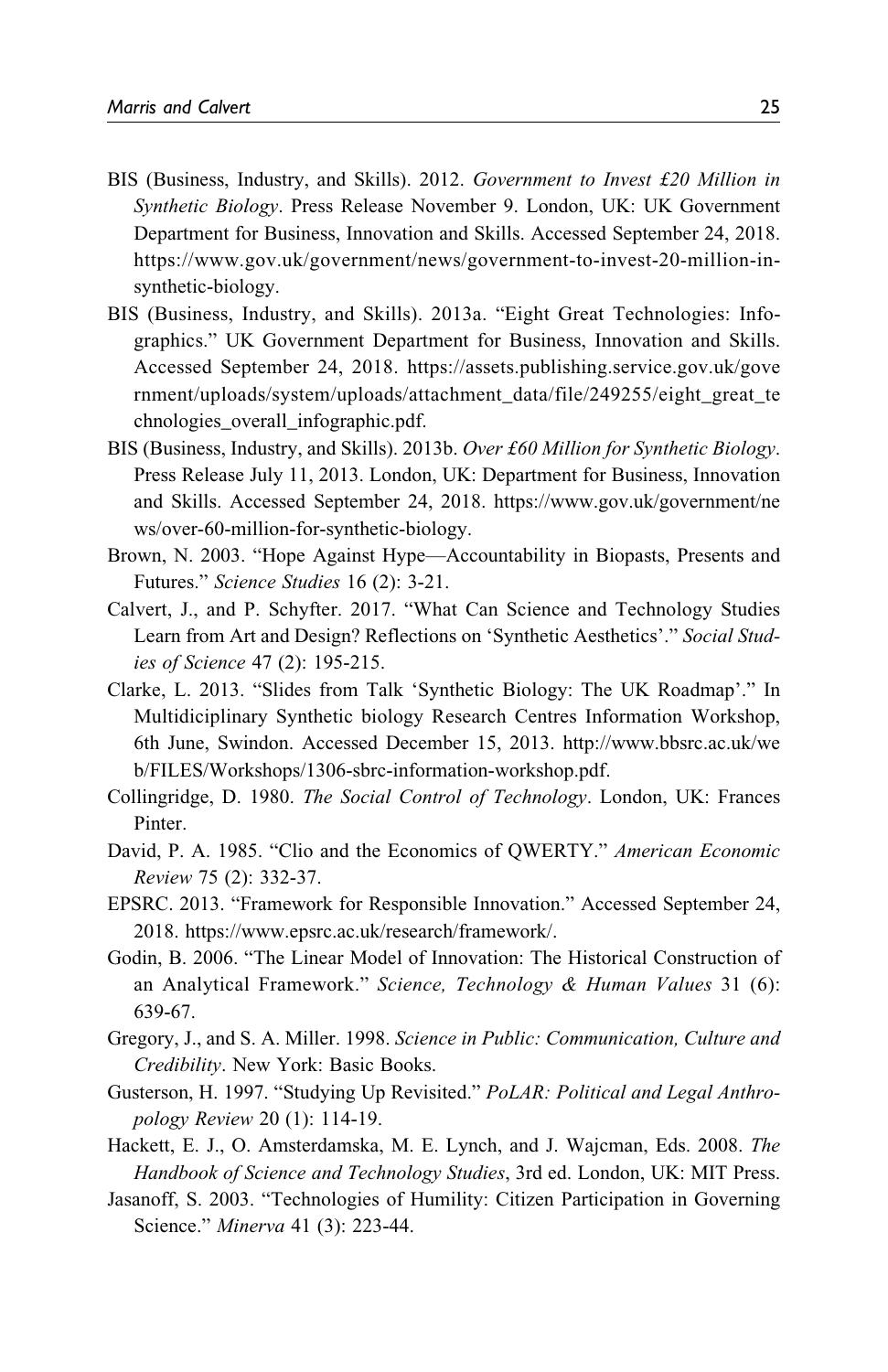- Jasanoff, S., Ed. 2004. States of Knowledge: The Co-production of Science and the Social Order. London, UK: Routledge.
- Joly, P.-B., A. Rip, and M. Callon. 2010. "Reinventing Innovation." In The Governance of Innovation: Firms, Clusters and Institutions in a Changing Setting, edited by M. Arentsen, W. van Rossum, and B. Steenge, 19-32. Cheltenham, UK: Elgar.
- Joyce, S., A.-M. Mazza, and S. Kendall. 2013. Positioning Synthetic Biology to Meet the Challenges of the 21st Century: Summary Report of a Six Academies Symposium Series. Washington, DC: The National Academies Press. Accessed September 24, 2018. [https://www.nap.edu/catalog/13316/positioning-synthetic](https://www.nap.edu/catalog/13316/positioning-synthetic-biology-to-meet-the-challenges-of-the-21st-century)[biology-to-meet-the-challenges-of-the-21st-century.](https://www.nap.edu/catalog/13316/positioning-synthetic-biology-to-meet-the-challenges-of-the-21st-century)
- Latour, B. 1987. Science in Action. Cambridge, MA: Harvard University Press.
- Latour, B. 1993. We Have Never Been Modern. Cambridge, MA: Harvard University Press.
- Lynch, M., and S. Cole. 2005. "Science and Technology Studies on Trial: Dilemmas of Expertise." Social Studies of Science 35 (2): 269-311.
- MacKenzie, D. 1996. Knowing Machines: Essays on Technological Change. Cambridge: MIT Press.
- Marris, C. 2015. "The Construction of Imaginaries of the Public as a Threat to Synthetic Biology." Science as Culture 24 (1): 83-98.
- Marris, C., C. Jefferson, and F. Lentzos. 2014. "Negotiating the Dynamics of Uncomfortable Knowledge: The Case of Dual Use and Synthetic Biology." BioSocieties 9 (4): 393-420.
- McDowall, W. 2012. "Technology Roadmaps for Transition Management: The Case of Hydrogen Energy." Technological Forecasting and Social Change 79 (3): 530-42.
- Mosse, D. 2006. "Anti-social Anthropology? Objectivity, Objection, and the Ethnography of Public Policy and Professional Communities." Journal of the Royal Anthropological Institute 12 (4): 935-56.
- Nader, L. 1974. "Up the Anthropologist—Perspectives Gained from Studying Up." In Reinventing Anthropology, edited by D. Hymes, 284-311. New York: Vintage Books.
- Nowotny, H., P. Scott, and M. Gibbons. 2001. Rethinking Science: Knowledge in an Age of Uncertainty. Cambridge, MA: Polity.
- Nuffield Council on Bioethics. 2012. Emerging Biotechnologies: Technology, Choice and the Public Good. London, UK: Nuffield Council on Bioethics. Accessed September 24, 2018. [http://nuffieldbioethics.org/wp-conte](http://nuffieldbioethics.org/wp-content/uploads/2014/07/Emerging_biotechnologies_full_report_web_0.pdf) [nt/uploads/2014/07/Emerging\\_biotechnologies\\_full\\_report\\_web\\_0.pdf.](http://nuffieldbioethics.org/wp-content/uploads/2014/07/Emerging_biotechnologies_full_report_web_0.pdf)
- Osborne, G. 2012. "Speech by the Chancellor of the Exchequer, Rt Hon George Osborne MP, to the Royal Society, 9 Nov." Royal Society, London, November 9.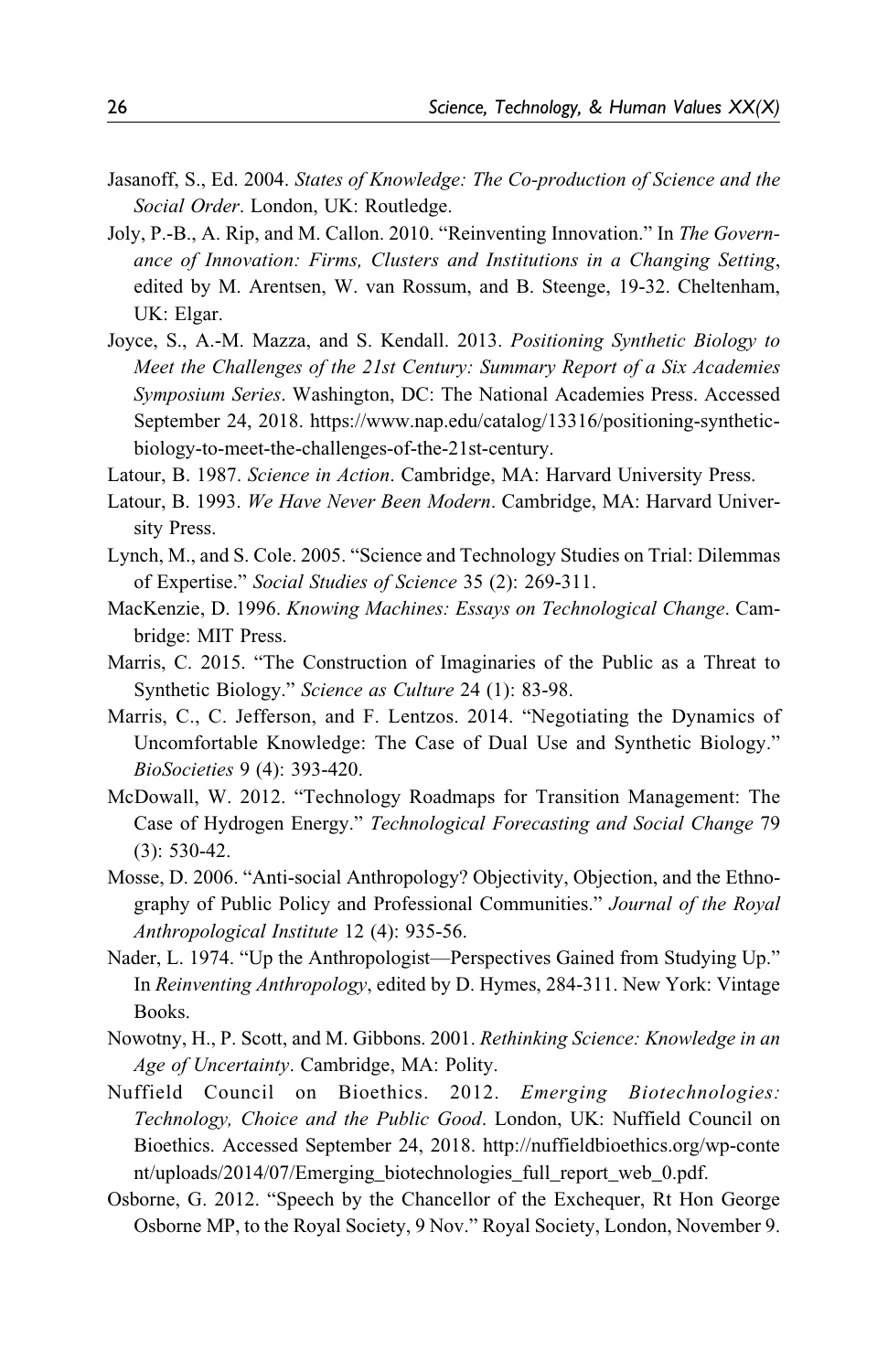Accessed September 24, 2018. [https://www.gov.uk/government/speeches/spee](https://www.gov.uk/government/speeches/speech-by-the-chancellor-of-the-exchequer-rt-hon-george-osborne-mp-to-the-royal-society) [ch-by-the-chancellor-of-the-exchequer-rt-hon-george-osborne-mp-to-the-royal](https://www.gov.uk/government/speeches/speech-by-the-chancellor-of-the-exchequer-rt-hon-george-osborne-mp-to-the-royal-society)[society](https://www.gov.uk/government/speeches/speech-by-the-chancellor-of-the-exchequer-rt-hon-george-osborne-mp-to-the-royal-society).

- Owen, R., P. Macnaghten, and J. Stilgoe. 2012. "Responsible Research and Innovation: From Science in Society to Science for Society, with Society." Science and Public Policy 39 (6): 751-60.
- Rabinow, P., and G. Bennett. 2012. Designing Human Practices: An Experiment with Synthetic Biology. Chicago, IL: University of Chicago Press.
- Rip, A. 1999. "STS in Europe." Science, Technolgoy and Society 4 (1): 73-80.
- Royal Academy of Engineering. 2009. Synthetic Biology: Scope, Applications and Implications. London, UK: Royal Academy of Engineering. Accessed September 24, 2018. [https://www.raeng.org.uk/publications/reports/synthetic-biology](https://www.raeng.org.uk/publications/reports/synthetic-biology-report)[report](https://www.raeng.org.uk/publications/reports/synthetic-biology-report).
- SBLC. 2016. Biodesign for the Bioeconomy: UK Synthetic Biology Strategic Plan 2016. London, UK: Synthetic Biology Leadership Council. Accessed September 24, 2018. https://admin.ktn-uk.co.uk/app/uploads/2017/10/UKSyntheticBiologyStrategicPlan16.pdf.
- SBRCG (Synthetic Biology Roadmap Coordination Group). 2012. A Synthetic Biology Roadmap for the UK. Swindon. Accessed September 24, 2018. [http://weba](http://webarchive.nationalarchives.gov.uk/20130302042701/http://www.innovateuk.org/_assets/tsb_syntheticbiologyroadmap.pdf) [rchive.nationalarchives.gov.uk/20130302042701/http://www.innovateuk.org/\\_a](http://webarchive.nationalarchives.gov.uk/20130302042701/http://www.innovateuk.org/_assets/tsb_syntheticbiologyroadmap.pdf) [ssets/tsb\\_syntheticbiologyroadmap.pdf.](http://webarchive.nationalarchives.gov.uk/20130302042701/http://www.innovateuk.org/_assets/tsb_syntheticbiologyroadmap.pdf)
- Shukman, D. 2013. "Will Synthetic Biology become a GM-style Battleground?" BBC News July 12. Accessed September 24, 2018. [http://www.bbc.co.uk/news/](http://www.bbc.co.uk/news/science-environment-23274175) [science-environment-23274175.](http://www.bbc.co.uk/news/science-environment-23274175)
- Sismondo, S. 2010. An Introduction to Science and Technology Studies, 2nd ed. Chichester, UK: Wiley-Blackwell.
- Stilgoe, J., R. Owen, and P. Macnaghten. 2013. "Developing a Framework for Responsible Innovation." Research Policy 42 (9): 1568-80.
- Stirling, A. 2008. "'Opening Up' and 'Closing Down': Power, Participation and Pluralism in the Social Appraisal of Technology." Science, Technology & Human Values 33 (2): 262-94.
- TSB (Technology Strategy Board). 2011. Concept to Commercialisation: A Strategy for Business Innovation, 2011-2015. Swindon: Technology Strategy Board. Accessed September 24, 2018. [https://assets.publishing.service.gov.uk/gove](https://assets.publishing.service.gov.uk/government/uploads/system/uploads/attachment_data/file/360620/Concept_to_Commercialisation_-_A_Strategy_for_Business_Innovation_2011-2015.pdf) [rnment/uploads/system/uploads/attachment\\_data/file/360620/Concept\\_to\\_Co](https://assets.publishing.service.gov.uk/government/uploads/system/uploads/attachment_data/file/360620/Concept_to_Commercialisation_-_A_Strategy_for_Business_Innovation_2011-2015.pdf) mmercialisation - A Strategy for Business Innovation 2011-2015.pdf.
- Uffindel, D. 2012. "Perspectives on Synthetic Biology from within the Political System." Talk given at: "Synthetic Biology for the Next Generation: The Six Academies Symposium." Washington, DC, June 12-13. Accessed September 24,